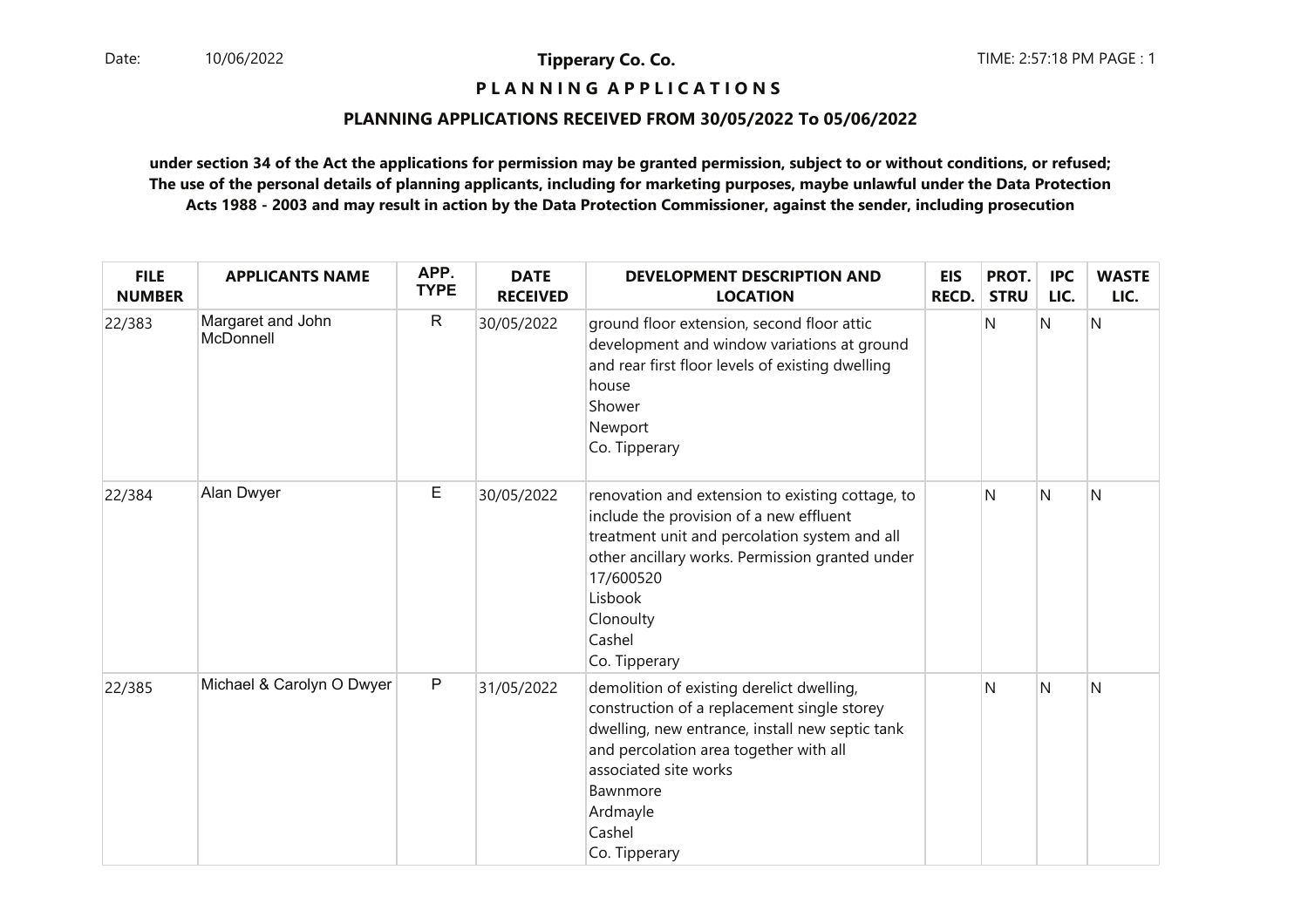### **P L A N N I N G A P P L I C A T I O N S**

### **PLANNING APPLICATIONS RECEIVED FROM 30/05/2022 To 05/06/2022**

| <b>FILE</b><br><b>NUMBER</b> | <b>APPLICANTS NAME</b>             | APP.<br><b>TYPE</b> | <b>DATE</b><br><b>RECEIVED</b> | <b>DEVELOPMENT DESCRIPTION AND</b><br><b>LOCATION</b>                                                                                                                                                                                                                                                                        | <b>EIS</b><br><b>RECD.</b> | PROT.<br><b>STRU</b> | <b>IPC</b><br>LIC. | <b>WASTE</b><br>LIC. |
|------------------------------|------------------------------------|---------------------|--------------------------------|------------------------------------------------------------------------------------------------------------------------------------------------------------------------------------------------------------------------------------------------------------------------------------------------------------------------------|----------------------------|----------------------|--------------------|----------------------|
| 22/386                       | Shane Carroll & Nicola<br>Clifford | P                   | 31/05/2022                     | the construction of a dwelling house, garage,<br>entrance, waste water treatment system,<br>percolation area and all associated site works<br>Gortvunatrime<br>Emly                                                                                                                                                          |                            | N                    | N                  | N                    |
| 22/387                       | Robert & Geraldine Ryan            | E                   | 31/05/2022                     | demolition of existing hostel, new dwelling,<br>garage and sewerage treatment plant over the<br>footprint of the existing hostel, 2nd new<br>dwelling located at the existing gated entrance<br>and all ancillary works within the curtilage of a<br>recorded monument TN-006-025<br>Oldcourt<br>Terryglass<br>Co. Tipperary |                            | N                    | N                  | N                    |
| 22/388                       | Eoin O'Sullivan                    | P                   | 01/06/2022                     | an extension and all associated site works<br>Galtee View, Skeheenarinky<br><b>Burncourt</b><br>Cahir<br>Co. Tipperary                                                                                                                                                                                                       |                            | N                    | N                  | N                    |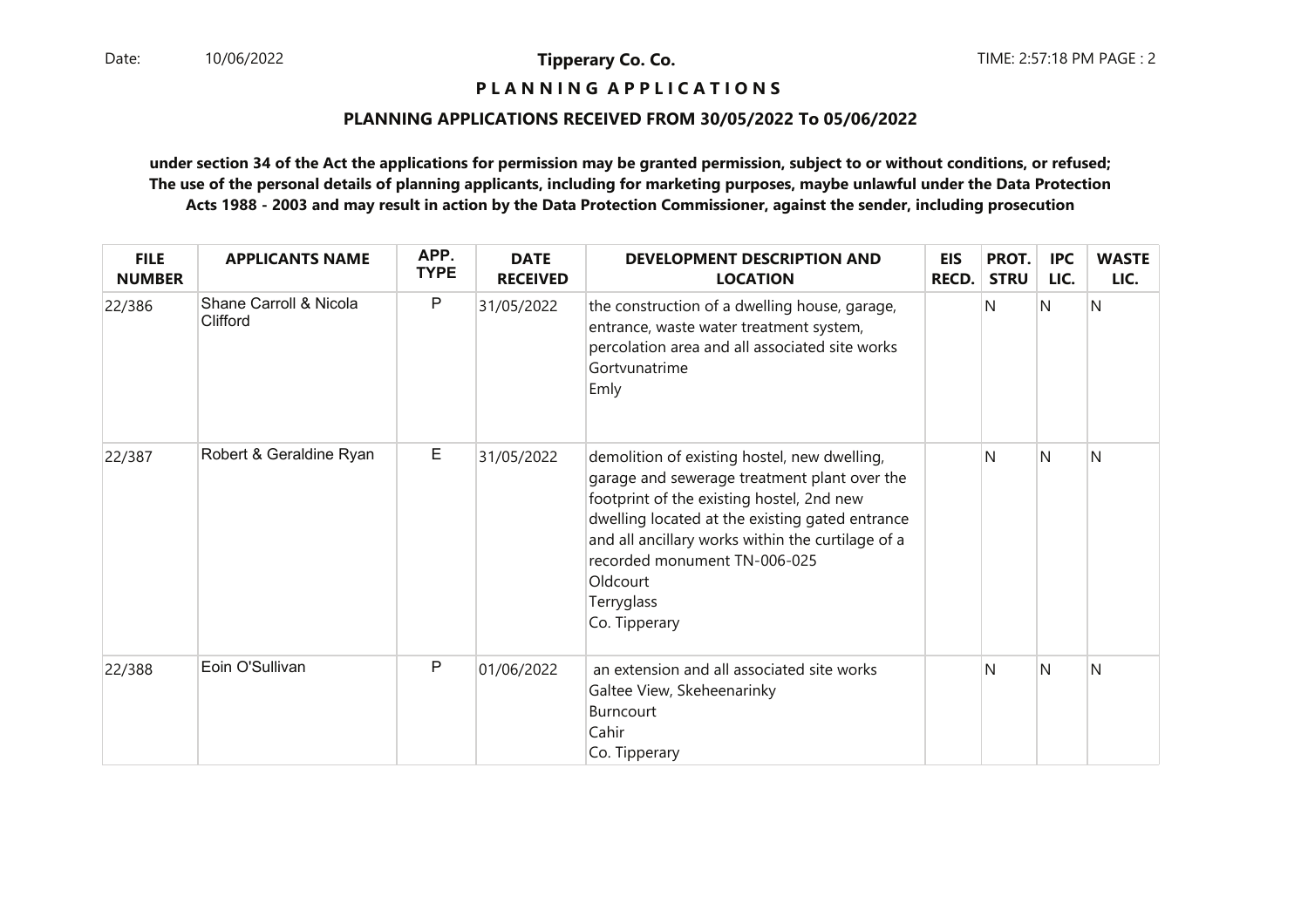**P L A N N I N G A P P L I C A T I O N S** 

### **PLANNING APPLICATIONS RECEIVED FROM 30/05/2022 To 05/06/2022**

| <b>FILE</b><br><b>NUMBER</b> | <b>APPLICANTS NAME</b>                | APP.<br><b>TYPE</b> | <b>DATE</b><br><b>RECEIVED</b> | <b>DEVELOPMENT DESCRIPTION AND</b><br><b>LOCATION</b>                                                                                                                                                                                | <b>EIS</b><br>RECD. | PROT.<br><b>STRU</b> | <b>IPC</b><br>LIC. | <b>WASTE</b><br>LIC. |
|------------------------------|---------------------------------------|---------------------|--------------------------------|--------------------------------------------------------------------------------------------------------------------------------------------------------------------------------------------------------------------------------------|---------------------|----------------------|--------------------|----------------------|
| 22/389                       | Elizabeth & John Lawlor               | $\mathsf{R}$        | 01/06/2022                     | a.) change of use from nursing home to private<br>residence, b.) internal alterations as constructed.<br>This is a protect Structure ref. S049<br><b>Bailey House</b><br><b>Bailey Street</b><br>Killenaule, Thurles<br>Co Tipperary |                     | γ                    | N                  | N                    |
| 22/390                       | <b>Mullinahone Community</b><br>Group | ${\sf R}$           | 01/06/2022                     | a porta-cabin structure for use as playschool<br>and all associated on-site facilities<br>Carrick Road<br>Mullinahone                                                                                                                |                     | N                    | N                  | N                    |
| 22/391                       | Joseph McCormack                      | $\mathsf{R}$        | 01/06/2022                     | the raising of part of the blockwork wall along<br>the western boundary of the site<br>Lisheen<br>Western Road<br>Clonmel                                                                                                            |                     | N                    | N                  | N                    |
| 22/392                       | John and Mariola Casey                | $\mathsf P$         | 02/06/2022                     | new dwelling house, attached car port and<br>store, install ETU with percolation area, form<br>new entrance and all associated site works<br>Knocknacree td.<br>Cloughjordan<br>Co. Tipperary                                        |                     | N                    | N                  | N                    |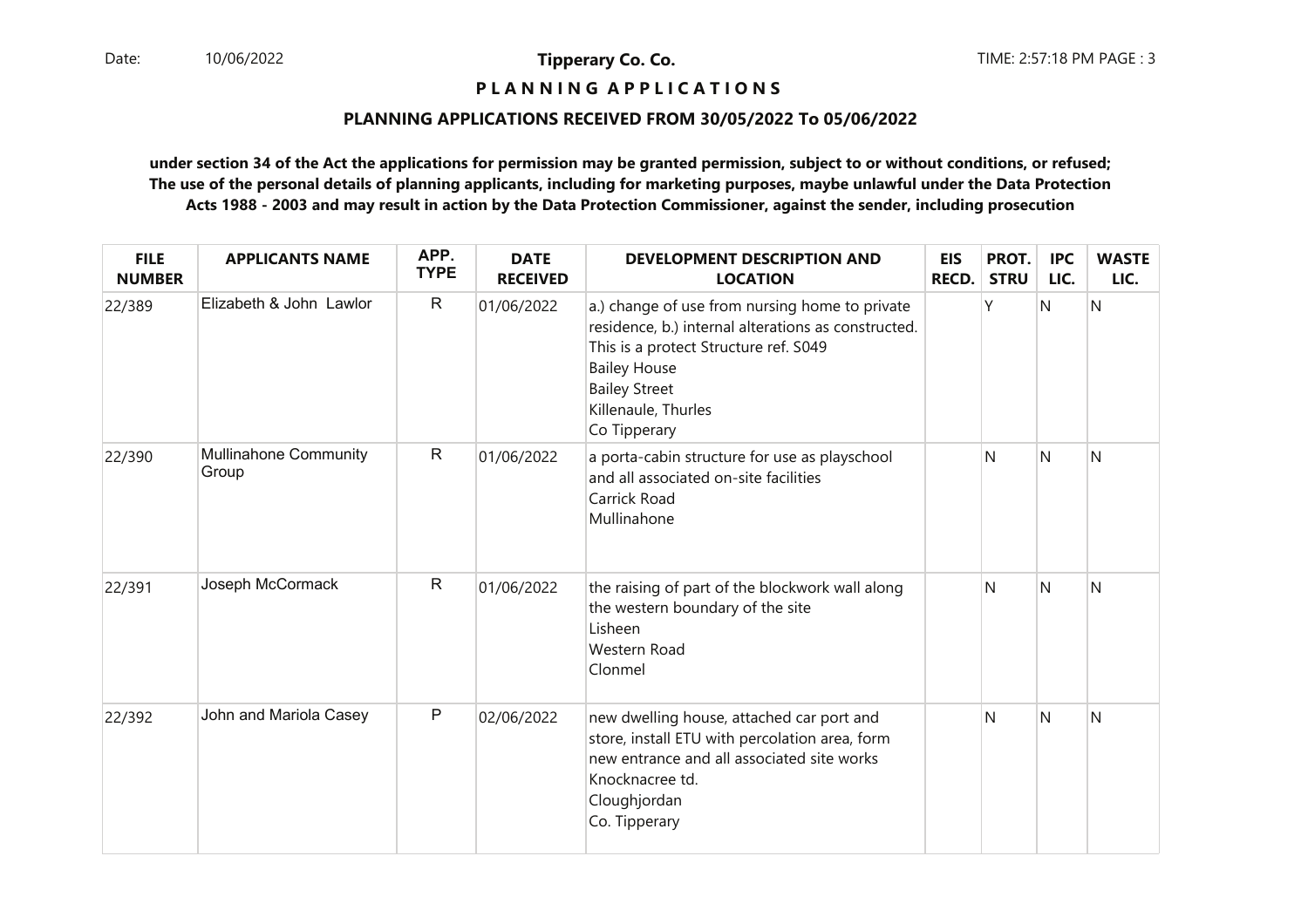### **P L A N N I N G A P P L I C A T I O N S**

### **PLANNING APPLICATIONS RECEIVED FROM 30/05/2022 To 05/06/2022**

| <b>FILE</b><br><b>NUMBER</b> | <b>APPLICANTS NAME</b> | APP.<br><b>TYPE</b> | <b>DATE</b><br><b>RECEIVED</b> | <b>DEVELOPMENT DESCRIPTION AND</b><br><b>LOCATION</b>                                                                                                                                                                                                                                                                                                                                                                  | <b>EIS</b><br>RECD. | PROT.<br><b>STRU</b> | <b>IPC</b><br>LIC. | <b>WASTE</b><br>LIC. |
|------------------------------|------------------------|---------------------|--------------------------------|------------------------------------------------------------------------------------------------------------------------------------------------------------------------------------------------------------------------------------------------------------------------------------------------------------------------------------------------------------------------------------------------------------------------|---------------------|----------------------|--------------------|----------------------|
| 22/393                       | Sean & Sue O Donnell   | $\mathsf{R}$        | 02/06/2022                     | (A) alterations to elevations of the existing<br>dwelling house and changes to the roof height<br>at the rear of the dwelling from planning<br>permission granted under P314448. (B)<br>Retention permission to retain the construction<br>of an extension to the rear of the dwelling. (C)<br>Retention permission for the change of use of<br>domestic garage to granny flat<br>Moorstown<br>Fethard<br>Co Tipperary |                     | N                    | Ν                  | N                    |
| 22/394                       | Siobhan O Connell      | P                   | 02/06/2022                     | a new single story split level dwelling, new<br>vehicular entrance, septic tank and all associated<br>site works and drainage<br>Toor<br>Kilcash                                                                                                                                                                                                                                                                       |                     | N                    | N                  | N                    |
| 22/395                       | Michael Lynch          | P                   | 02/06/2022                     | single storey dwelling house with attached<br>domestic garage, site entrance, septic tank,<br>percolation area and all associated site works<br>Carrow<br>Ballycommon<br>Nenagh, Co. Tipperary                                                                                                                                                                                                                         |                     | N                    | N                  | N                    |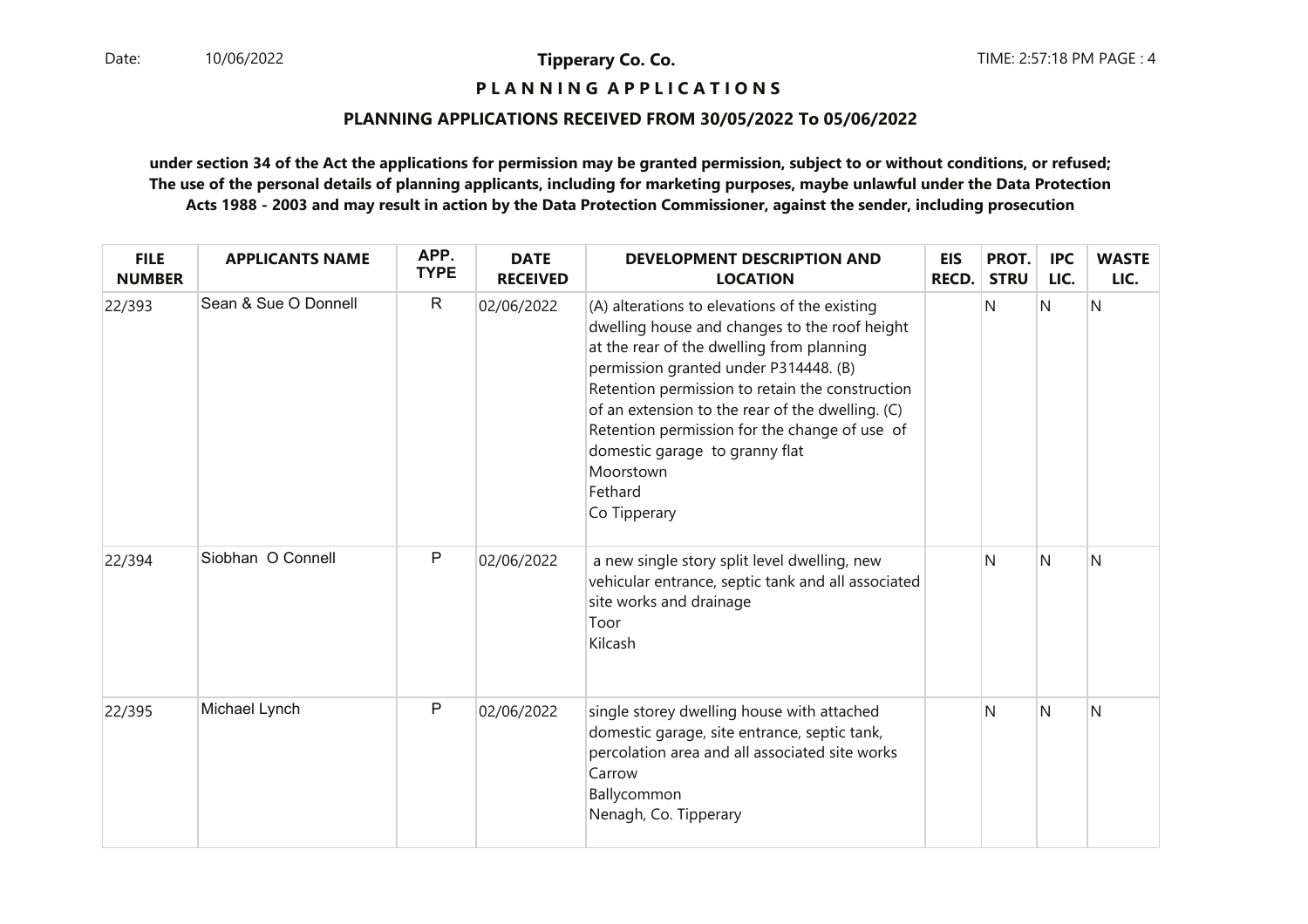**P L A N N I N G A P P L I C A T I O N S** 

### **PLANNING APPLICATIONS RECEIVED FROM 30/05/2022 To 05/06/2022**

| <b>FILE</b><br><b>NUMBER</b> | <b>APPLICANTS NAME</b>   | APP.<br><b>TYPE</b> | <b>DATE</b><br><b>RECEIVED</b> | <b>DEVELOPMENT DESCRIPTION AND</b><br><b>LOCATION</b>                                                                                                                                                                                                                                                                                                                                                                         | <b>EIS</b><br>RECD. | PROT.<br><b>STRU</b> | <b>IPC</b><br>LIC. | <b>WASTE</b><br>LIC. |
|------------------------------|--------------------------|---------------------|--------------------------------|-------------------------------------------------------------------------------------------------------------------------------------------------------------------------------------------------------------------------------------------------------------------------------------------------------------------------------------------------------------------------------------------------------------------------------|---------------------|----------------------|--------------------|----------------------|
| 22/396                       | Olivia Holohan           | P                   | 03/06/2022                     | a stable barn, haybarn, all weather paddock<br>and development works including soiled water<br>effluent tank, dungstead, access road and yard.<br>Boolagh<br>Killusty<br>Fethard                                                                                                                                                                                                                                              |                     | N                    | $\mathsf{N}$       | N                    |
| 22/397                       | Adrian and Andrea Tobin  | ${\sf P}$           | 03/06/2022                     | a residential unit ancillary to and attached to<br>side of existing dwelling house.<br>Knockabritta<br>Killenaule<br>Thurles<br>Co. Tipperary                                                                                                                                                                                                                                                                                 |                     | N                    | N                  | N                    |
| 22/398                       | <b>Piermount Stables</b> | $\mathsf{R}$        | 03/06/2022                     | a) demolition of previously constructed sheds,<br>b) construction of equestrian arena with<br>floodlights, c) extension to existing stables<br>including canopy, d) erection of horse walker<br>and e) change of use from industrial sheds to<br>agricultural sheds and PERMISSION for<br>enlargement of above mentioned equestrian<br>arena from that already constructed on site<br>Bohernamona<br>Thurles<br>Co. Tipperary |                     | N                    | N                  | N                    |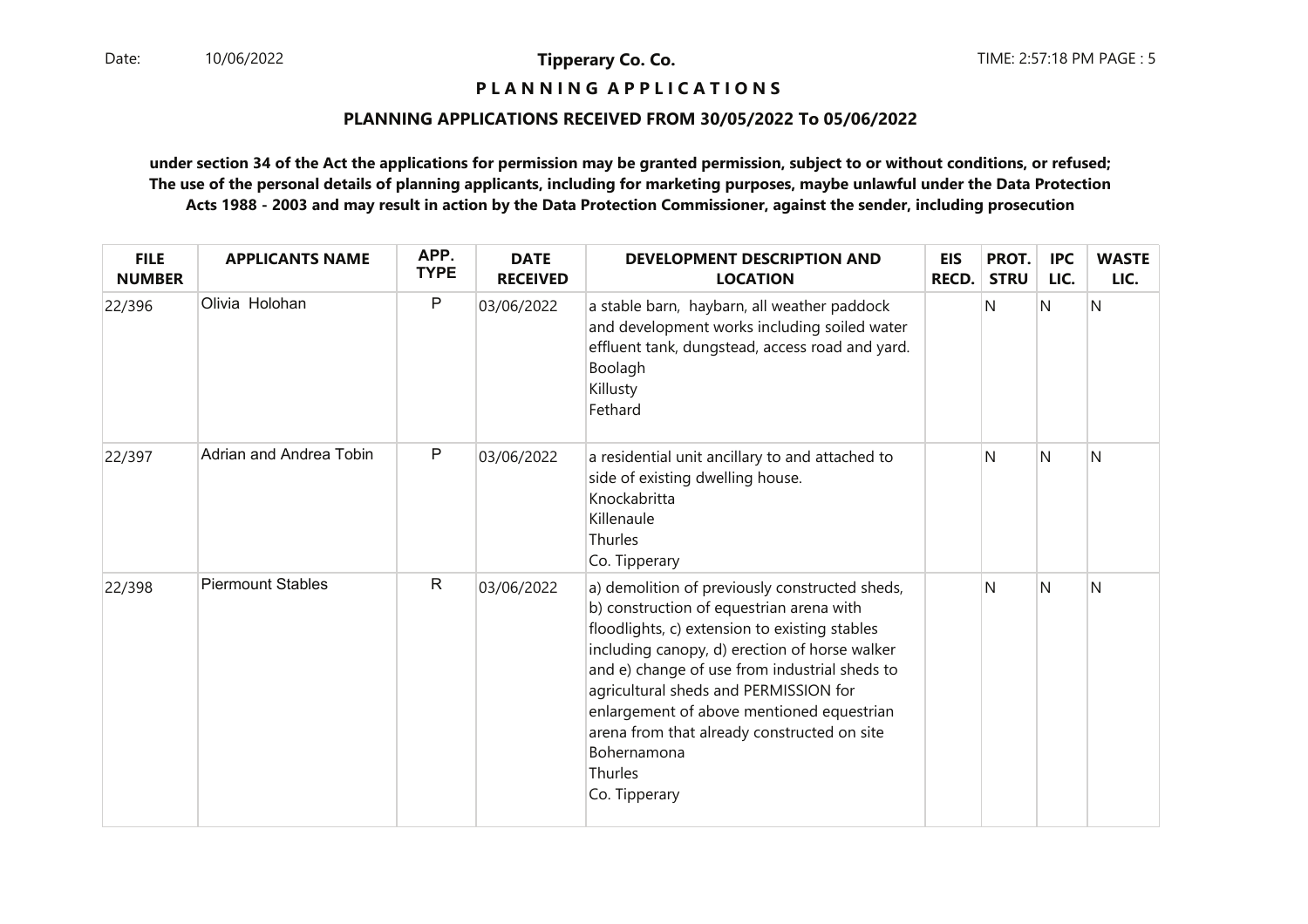**P L A N N I N G A P P L I C A T I O N S** 

### **PLANNING APPLICATIONS RECEIVED FROM 30/05/2022 To 05/06/2022**

| <b>FILE</b><br><b>NUMBER</b> | <b>APPLICANTS NAME</b>               | APP.<br><b>TYPE</b> | <b>DATE</b><br><b>RECEIVED</b> | <b>DEVELOPMENT DESCRIPTION AND</b><br><b>LOCATION</b>                                                                                                                                                                                                                                                                                                                                                                                                                  | <b>EIS</b><br><b>RECD.</b> | PROT.<br><b>STRU</b> | <b>IPC</b><br>LIC. | <b>WASTE</b><br>LIC. |
|------------------------------|--------------------------------------|---------------------|--------------------------------|------------------------------------------------------------------------------------------------------------------------------------------------------------------------------------------------------------------------------------------------------------------------------------------------------------------------------------------------------------------------------------------------------------------------------------------------------------------------|----------------------------|----------------------|--------------------|----------------------|
| 22/60263                     | Tobin and Cantwell Farm<br>Machinery | P                   | 30/05/2022                     | (i) a extension to existing commercial building<br>to incorporate storage, stores, canteen, toilets,<br>display area and office spaces and the<br>demolition of existing storage, office, stores<br>space, display area to modernise building (ii) a<br>waste water treatment plant and polishing filter<br>(iii) the upgrading of existing entrance (iv) Road<br>signage and flags and all associated site works.<br>Graigaman<br>Thurles<br>Co Tipperary<br>E41 XW31 |                            | N                    | N                  | N                    |
| 22/60264                     | Paddy Moynihan &<br>Deborah Fogarty  | P                   | 31/05/2022                     | demolition of an existing dwelling house, a<br>replacement dwelling house, detached garage,<br>waste water treatment system, new entrance,<br>together with all associated site works<br>Clogheraily More, Loughmore<br>Templemore<br>Co. Tipperary<br>E41 EK12                                                                                                                                                                                                        |                            | N                    | N                  | N                    |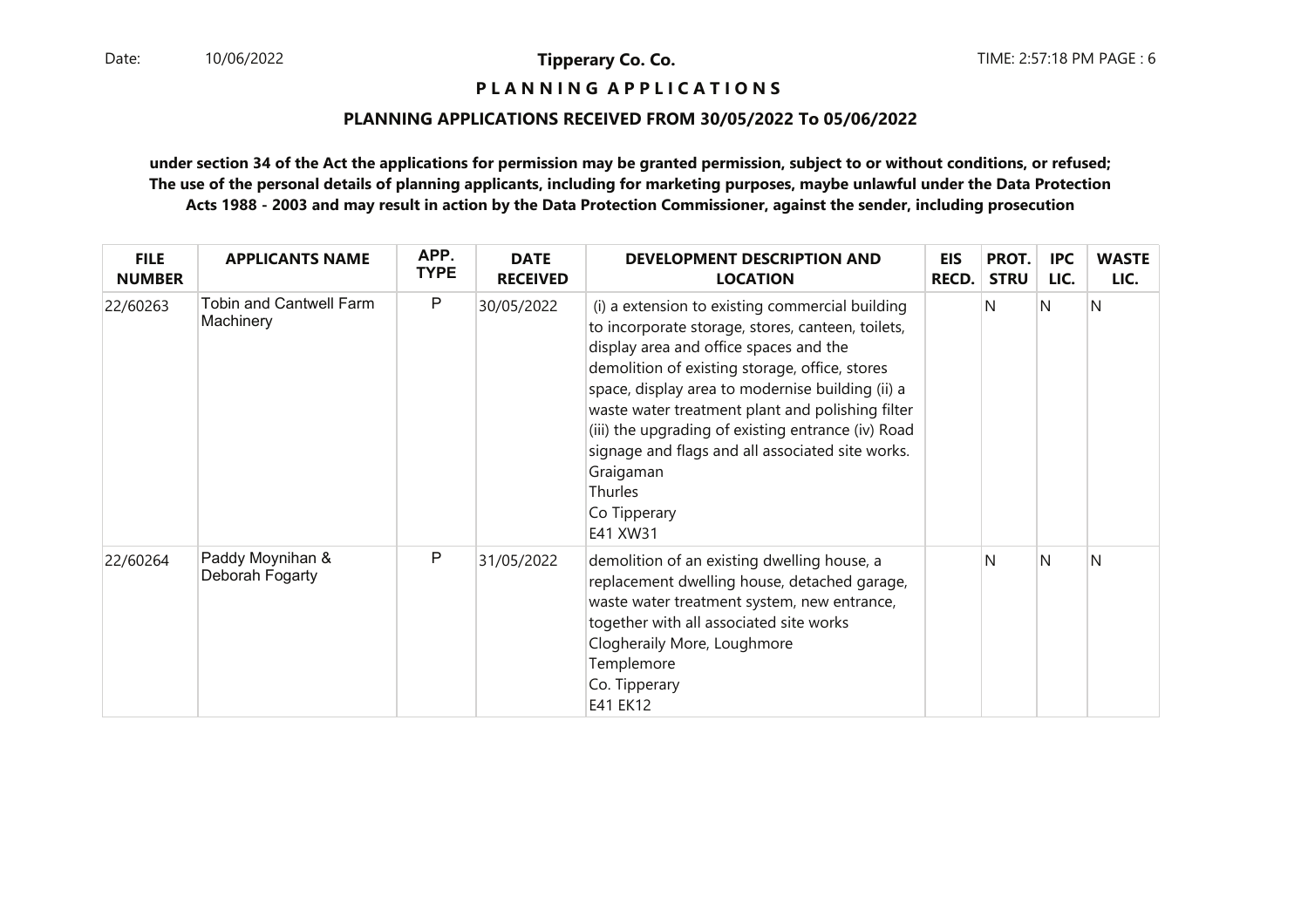**P L A N N I N G A P P L I C A T I O N S** 

### **PLANNING APPLICATIONS RECEIVED FROM 30/05/2022 To 05/06/2022**

| <b>FILE</b><br><b>NUMBER</b> | <b>APPLICANTS NAME</b> | APP.<br><b>TYPE</b> | <b>DATE</b><br><b>RECEIVED</b> | <b>DEVELOPMENT DESCRIPTION AND</b><br><b>LOCATION</b>                                                                                                                                                                                                                                                                                                                                                                                                                                                                                                                                         | <b>EIS</b><br><b>RECD.</b> | PROT.<br><b>STRU</b> | IPC<br>LIC. | <b>WASTE</b><br>LIC. |
|------------------------------|------------------------|---------------------|--------------------------------|-----------------------------------------------------------------------------------------------------------------------------------------------------------------------------------------------------------------------------------------------------------------------------------------------------------------------------------------------------------------------------------------------------------------------------------------------------------------------------------------------------------------------------------------------------------------------------------------------|----------------------------|----------------------|-------------|----------------------|
| 22/60265                     | Jack Raeburn           | $\mathsf{R}$        | 01/06/2022                     | clearing and hardsurfacing of lands and for<br>permission to erect a two-storey structure with 7<br>commercial units. First floor to include 3 office<br>units, ground floor to include, two office units, a<br>valeting unit and vehicle repair unit with<br>mezzanine floor. Also, construction of parking<br>facilities, new site access, close off roadside<br>access to adjoining site (north) and construct<br>new access to adjoining site off proposed new<br>internal road network, connection to public<br>services and all associated works<br>Windmill<br>Cashel<br>Co. Tipperary |                            | N                    | N           | N                    |
| 22/60266                     | <b>Tim McCormack</b>   | P                   | 02/06/2022                     | (i) cubicle shed extension with underground<br>slatted tank (ii) walled silage slab and all<br>associated site works<br>Ballymore<br>Gooldscross<br>Cashel, Co. Tipperary                                                                                                                                                                                                                                                                                                                                                                                                                     |                            | N                    | N           | N                    |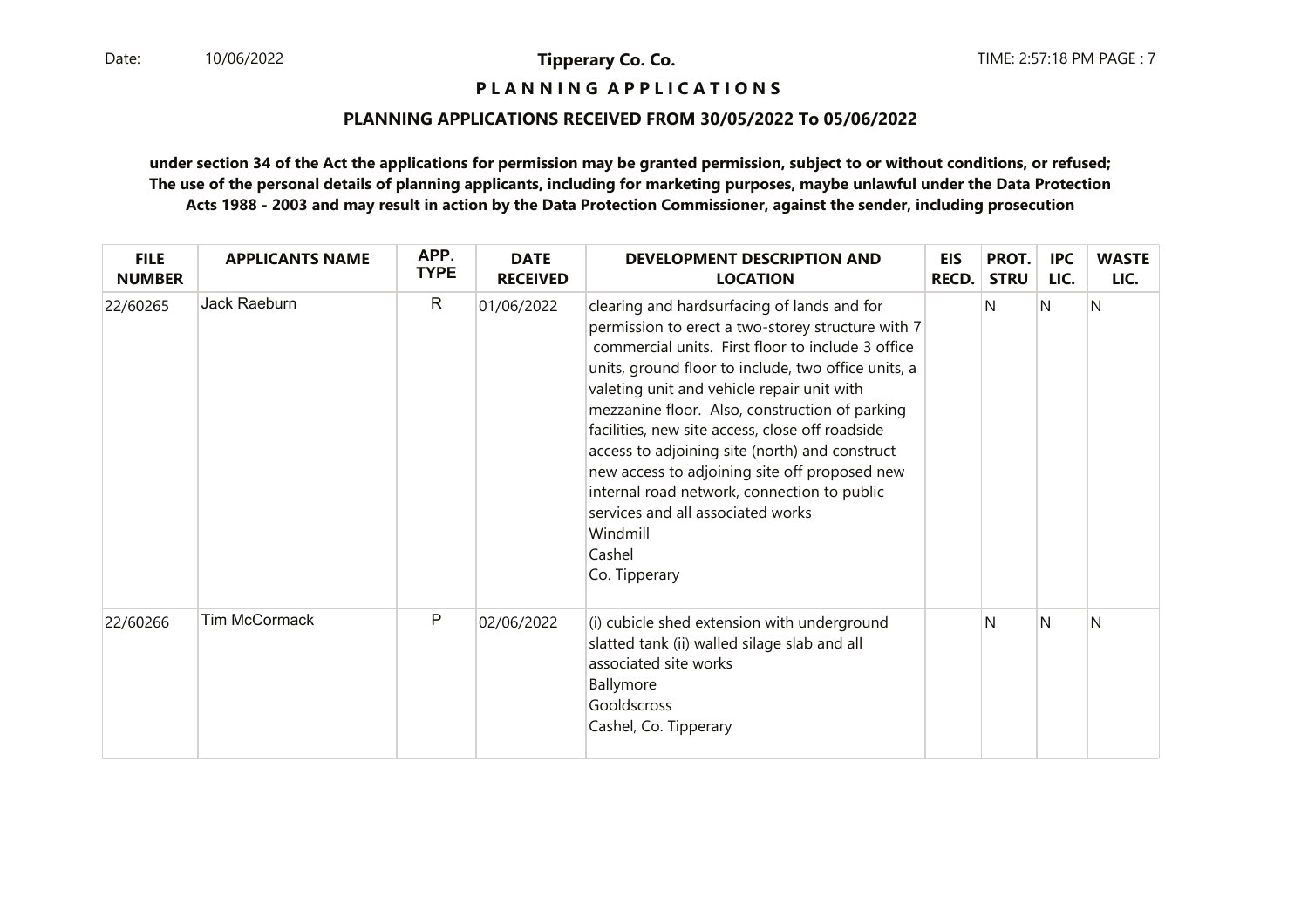### **P L A N N I N G A P P L I C A T I O N S**

### **PLANNING APPLICATIONS RECEIVED FROM 30/05/2022 To 05/06/2022**

| <b>FILE</b><br><b>NUMBER</b> | <b>APPLICANTS NAME</b> | APP.<br><b>TYPE</b> | <b>DATE</b><br><b>RECEIVED</b> | <b>DEVELOPMENT DESCRIPTION AND</b><br><b>LOCATION</b>                                                                                                                                                                                                                                                   | <b>EIS</b><br><b>RECD.</b> | PROT.<br><b>STRU</b> | <b>IPC</b><br>LIC. | <b>WASTE</b><br>LIC. |
|------------------------------|------------------------|---------------------|--------------------------------|---------------------------------------------------------------------------------------------------------------------------------------------------------------------------------------------------------------------------------------------------------------------------------------------------------|----------------------------|----------------------|--------------------|----------------------|
| 22/60267                     | <b>Irish Water</b>     | P                   | 02/06/2022                     | a 2.15m high water booster kiosk located on a<br>wide public footpath which abouts the Loreto<br>Secondary School boundary wall. The roadside<br>kiosk will be installed on a concrete plinth and<br>includes water pumps, motors and controls.<br>Coleville Road<br>Raheen<br>Clonmel,<br>Co Tipperary |                            | N                    | $\mathsf{N}$       | N                    |
| 22/60268                     | Mags Smyth             | P                   | 02/06/2022                     | a single storey house and garage, waste water<br>treatment system, new entrance, relocation of<br>existing farmland entrance and ancillary related<br>works<br><b>Ballinard</b><br>Fethard<br>Co. Tipperary<br>E91HR98                                                                                  |                            | N                    | N                  | N                    |
| 22/60269                     | Nuala & Paul Fahy      | $\mathsf{P}$        | 03/06/2022                     | the alteration and an extension to the existing<br>dwelling, decommission the existing septic tank<br>and install new septic tank and percolation area<br>together with associated siteworks and drainage<br>Garranlea<br>New Inn<br>Cashel Co. Tipperary<br>E25 XY95                                   |                            | N                    | N                  | N                    |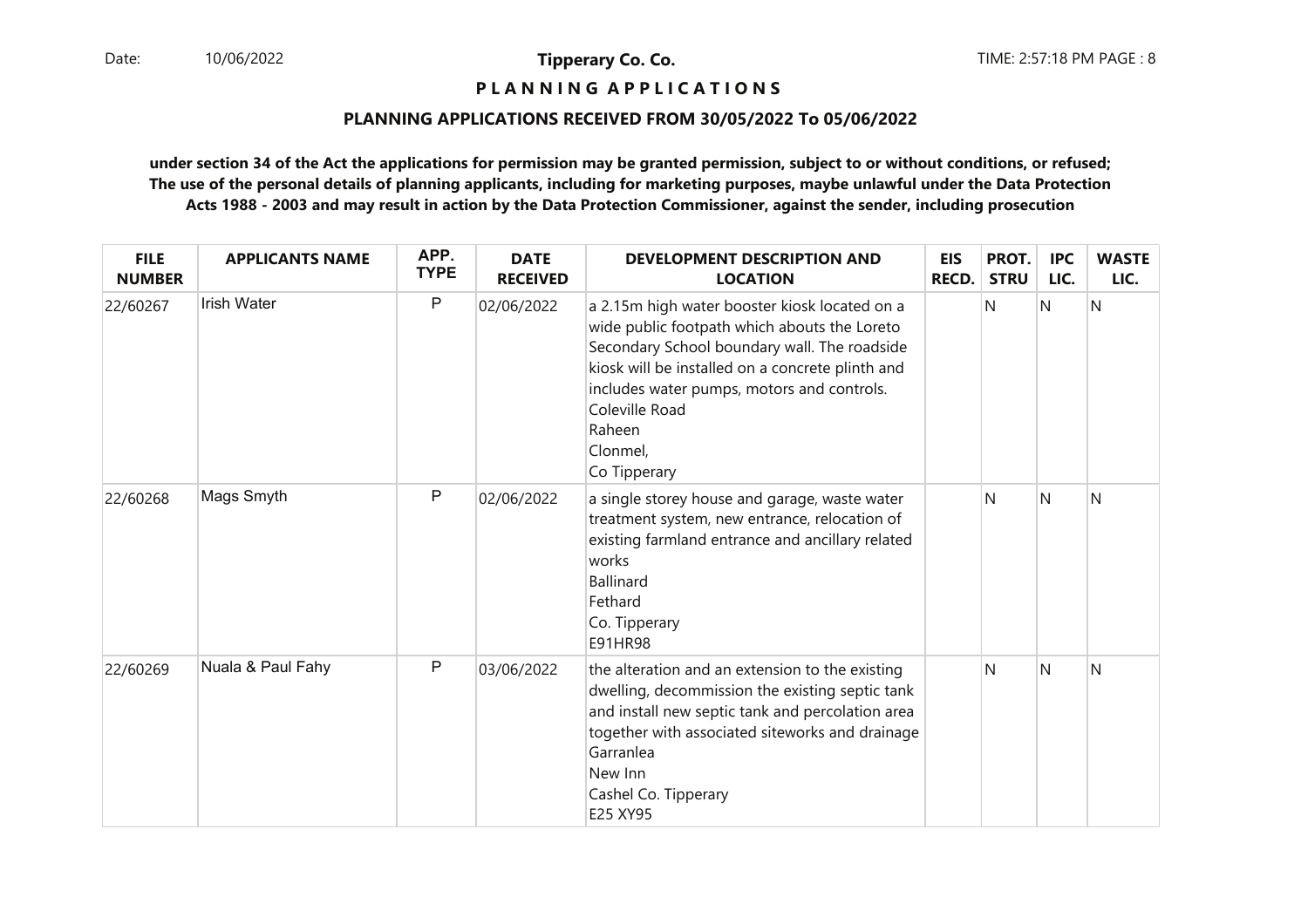**P L A N N I N G A P P L I C A T I O N S** 

### **PLANNING APPLICATIONS RECEIVED FROM 30/05/2022 To 05/06/2022**

| <b>FILE</b><br><b>NUMBER</b> | <b>APPLICANTS NAME</b>              | APP.<br><b>TYPE</b> | <b>DATE</b><br><b>RECEIVED</b> | DEVELOPMENT DESCRIPTION AND<br><b>LOCATION</b>                                                                                                                                                                                                                                                                                         | <b>EIS</b><br><b>RECD.</b> | PROT.<br><b>STRU</b> | <b>IPC</b><br>LIC. | <b>WASTE</b><br>LIC. |
|------------------------------|-------------------------------------|---------------------|--------------------------------|----------------------------------------------------------------------------------------------------------------------------------------------------------------------------------------------------------------------------------------------------------------------------------------------------------------------------------------|----------------------------|----------------------|--------------------|----------------------|
| 22/60270                     | Claire Roche & Paul<br>Quinlan      | $\sf P$             | 03/06/2022                     | a dwelling, a detached garage, a site entrance<br>and all associated site works including a waste<br>water treatment system<br>Kiltankin<br>Ballyporeen<br>County Tipperary                                                                                                                                                            |                            | N                    | Ν                  | N                    |
| 22/60271                     | Willie Carrigan & Susan<br>Maher    | $\mathsf{P}$        | 03/06/2022                     | th construction a dwelling house, treatment<br>system, driveway, entrance and all associated<br>site development works<br>Grange<br>Clonmel<br>Co. Tipperary                                                                                                                                                                           |                            | N                    | N                  | N                    |
| 22/60272                     | <b>Coalquay Developments</b><br>Ltd | $\mathsf{P}$        | 03/06/2022                     | 24 no. residential units consisting of 14 no. two-<br>bedroom houses (semi-detached and terraced),<br>6 no. three-bedroom houses (semi-detached)<br>and 4 no. one-bedroom own door apartments<br>(in 2 no. blocks of two) including all associated<br>site development works<br><b>Ivowen</b><br>Kilsheelan<br>Clonmel<br>Co Tipperary |                            | N                    | N                  | N                    |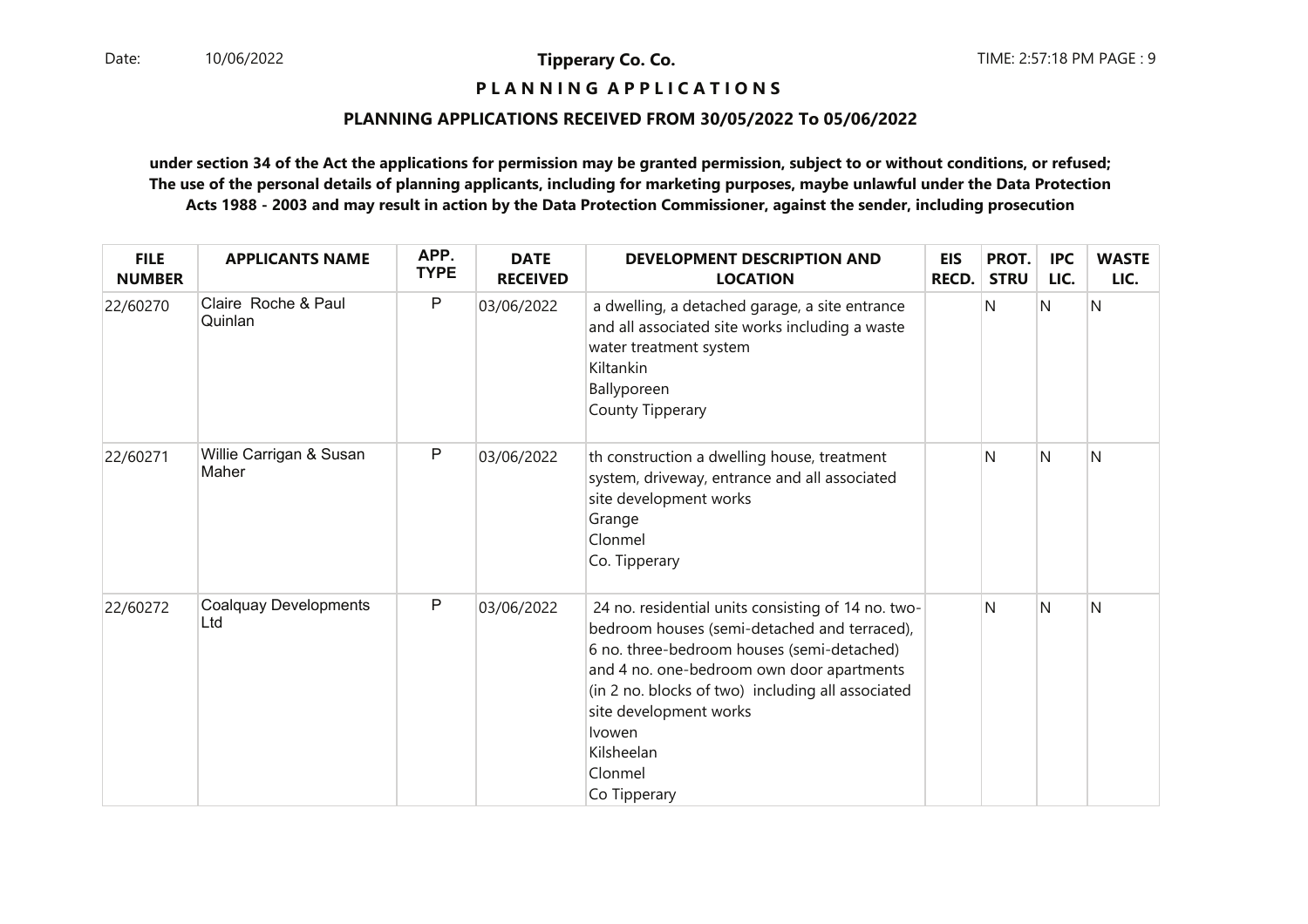### **P L A N N I N G A P P L I C A T I O N S**

#### **PLANNING APPLICATIONS RECEIVED FROM 30/05/2022 To 05/06/2022**

**under section 34 of the Act the applications for permission may be granted permission, subject to or without conditions, or refused; The use of the personal details of planning applicants, including for marketing purposes, maybe unlawful under the Data ProtectionActs 1988 - 2003 and may result in action by the Data Protection Commissioner, against the sender, including prosecution**

| <b>FILE</b><br><b>NUMBER</b> | <b>APPLICANTS NAME</b>   | APP.<br><b>TYPE</b> | <b>DATE</b><br><b>RECEIVED</b> | <b>DEVELOPMENT DESCRIPTION AND</b><br><b>LOCATION</b>                                                                                                                                                                                                          | EIS<br><b>RECD.</b> | PROT.<br><b>STRU</b> | <b>IPC</b><br>LIC. | <b>WASTE</b><br>LIC. |
|------------------------------|--------------------------|---------------------|--------------------------------|----------------------------------------------------------------------------------------------------------------------------------------------------------------------------------------------------------------------------------------------------------------|---------------------|----------------------|--------------------|----------------------|
| 22/60273                     | Colin Hogan              | $\circ$             | 03/06/2022                     | a dwelling house, garage, waste water treatment<br>system & entrance along with all ancillary site<br>works with access off existing private laneway<br>and permission to demolish existing storage<br>shed<br>Lisheenbrien<br>Portroe<br>Nenagh, Co Tipperary |                     | N                    | IN                 | N                    |
| 22/60274                     | Michael and Laura Reddan | $\mathsf{R}$        | 04/06/2022                     | the existing first floor extension including<br>dormer roof and windows as constructed to the<br>rear of the dwelling<br>No. 5 Casement Terrace<br>Dublin Road<br>Nenagh, Co. Tipperary<br>E45HP59                                                             |                     | N                    | IN.                | N                    |

**28Total:**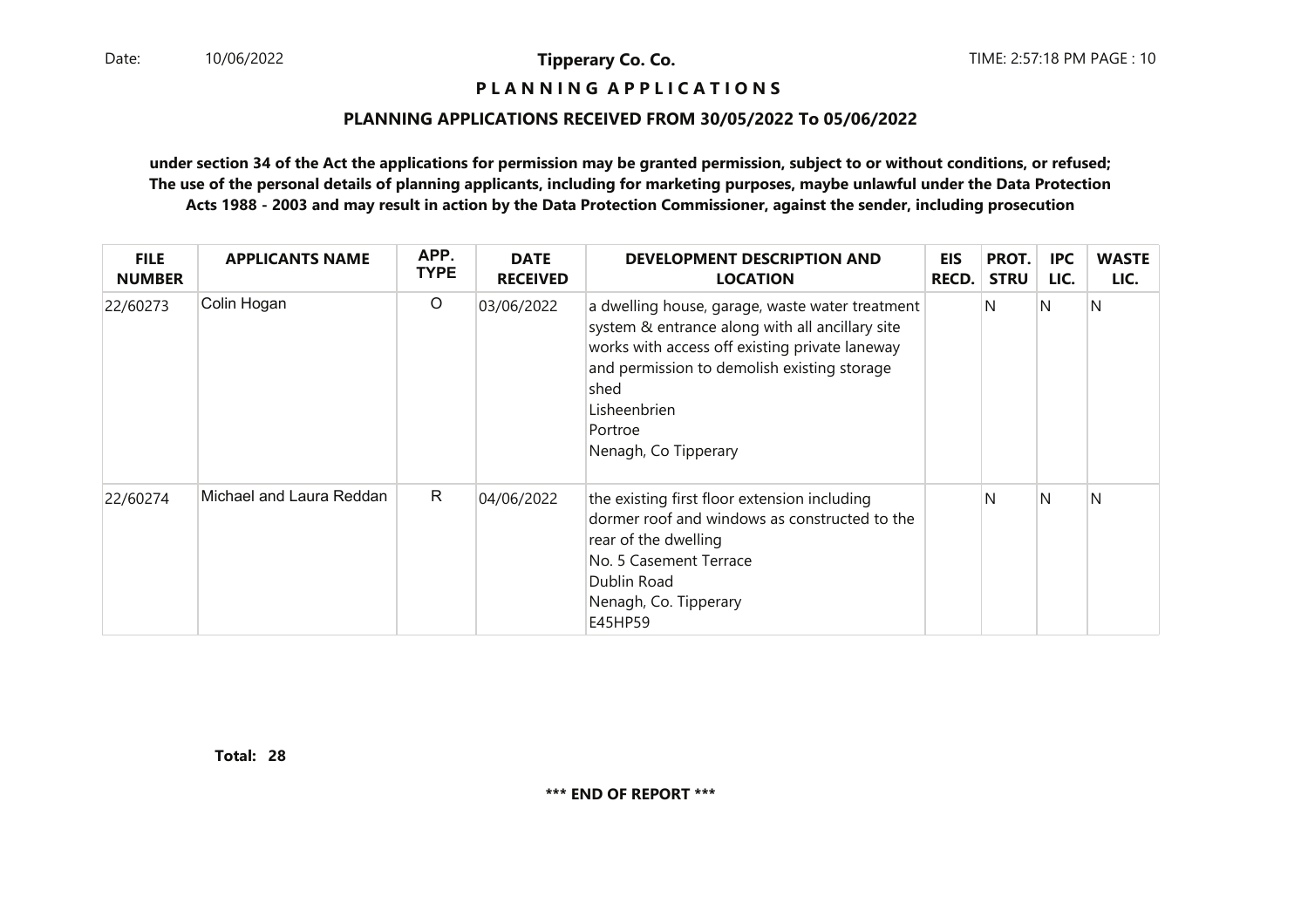### **P L A N N I N G A P P L I C A T I O N S**

### **PLANNING APPLICATIONS GRANTED FROM 30/05/2022 To 05/06/2022**

**in deciding a planning application the planning authority, in accordance with section 34(3) of the Act, has had regard to submissionsor observations recieved in accordance with these Regulations;**

| <b>FILE</b><br><b>NUMBER</b> | <b>APPLICANTS NAME</b> | APP.<br><b>TYPE</b> | <b>DATE</b><br><b>RECEIVED</b> | <b>DEVELOPMENT DESCRIPTION</b><br><b>AND LOCATION</b>                                                                                                                                                                                                                                                                                                                                                                                                                                                                                                                                                                                                                               | <b>M.O.</b><br><b>DATE</b> | <b>M.O.</b><br><b>NUMBER</b> |
|------------------------------|------------------------|---------------------|--------------------------------|-------------------------------------------------------------------------------------------------------------------------------------------------------------------------------------------------------------------------------------------------------------------------------------------------------------------------------------------------------------------------------------------------------------------------------------------------------------------------------------------------------------------------------------------------------------------------------------------------------------------------------------------------------------------------------------|----------------------------|------------------------------|
| 22/98                        | David Young            | $\mathsf{P}$        | 09/02/2022                     | (a) part 2 storey (loweaves)/part single storey 02/06/2022<br>replacement dwelling, (b)<br>alterations/changes to existing dwelling to<br>create single storey garage ancillary to<br>proposed replacement dwelling, (c) new<br>treatment system and percolation area (d)<br>new entrance from public road replacing<br>agricultural entrance and to facilitate future<br>combined access, on completion of roads re-<br>alignment works of R498 by Latteragh<br>Project Team, (e) proposed single storey<br>detached garage (adjacent proposed<br>dwelling) and (f) all associated site works<br>and ancillary services<br>Carrick, Maunsell<br>Latteragh<br>Nenagh, Co. Tipperary |                            |                              |
| 22/130                       | John & Aine O Brien    | P                   | 16/02/2022                     | a dwelling house, domestic garage, effluent<br>treatment system and percolation area,<br>entrance and all other associated site works<br>Burgesland<br>Newcastle<br>Clonmel                                                                                                                                                                                                                                                                                                                                                                                                                                                                                                         | 31/05/2022                 |                              |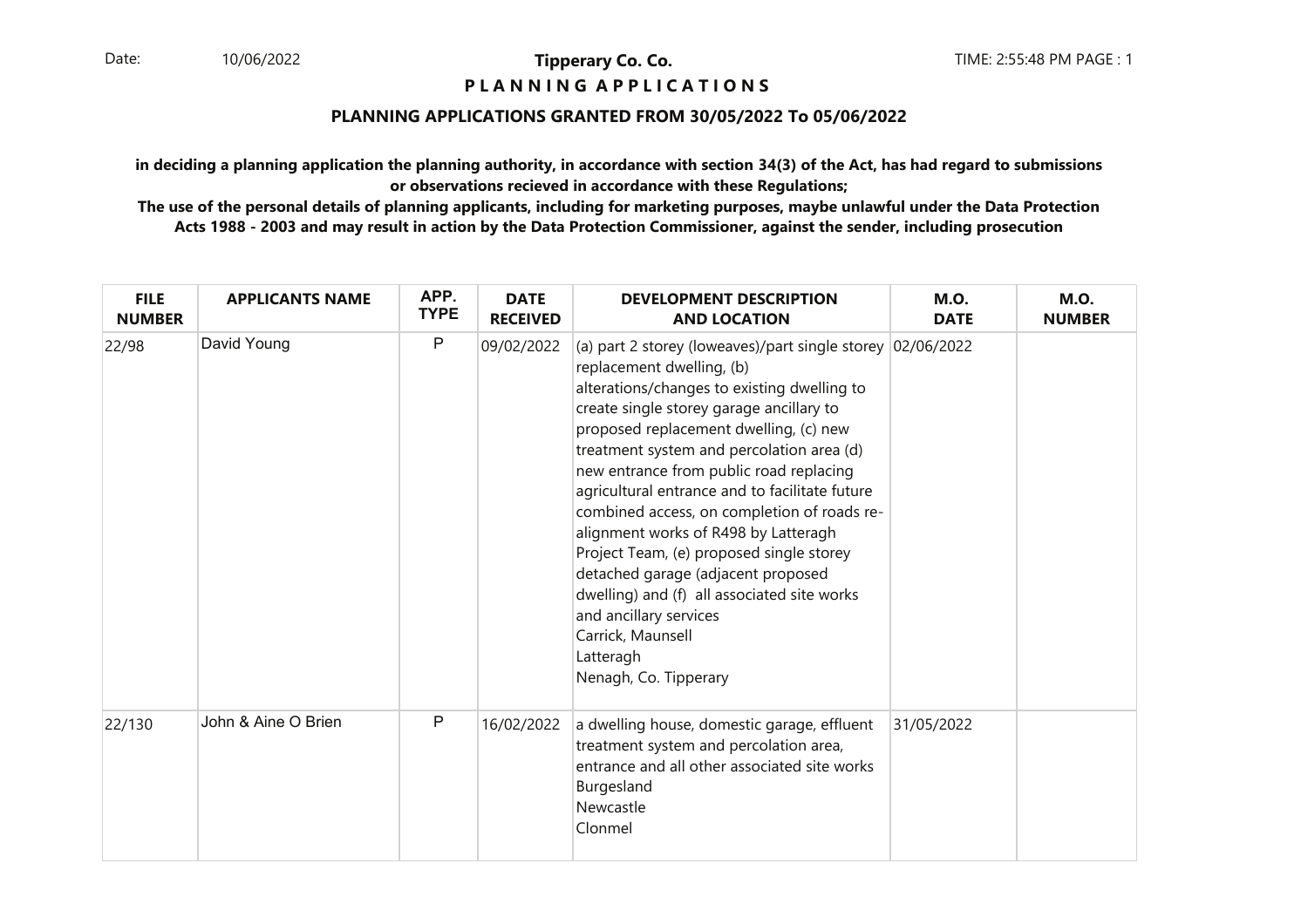### **P L A N N I N G A P P L I C A T I O N S**

### **PLANNING APPLICATIONS GRANTED FROM 30/05/2022 To 05/06/2022**

**in deciding a planning application the planning authority, in accordance with section 34(3) of the Act, has had regard to submissionsor observations recieved in accordance with these Regulations;**

| <b>FILE</b><br><b>NUMBER</b> | <b>APPLICANTS NAME</b> | APP.<br><b>TYPE</b> | <b>DATE</b><br><b>RECEIVED</b> | <b>DEVELOPMENT DESCRIPTION</b><br><b>AND LOCATION</b>                                                                                                                                                                                                                                                                                                                                  | <b>M.O.</b><br><b>DATE</b> | <b>M.O.</b><br><b>NUMBER</b> |
|------------------------------|------------------------|---------------------|--------------------------------|----------------------------------------------------------------------------------------------------------------------------------------------------------------------------------------------------------------------------------------------------------------------------------------------------------------------------------------------------------------------------------------|----------------------------|------------------------------|
| 22/285                       | The Sisters of Mercy   | P                   | 08/04/2022                     | works within the curtilage of a Protected<br>Structure Ref No TMS8. to erect a pedestrian<br>entrance to Convent Burial Ground from<br>Church Avenue, Templemore and to erect<br>and a 1.8m boundary fence with screen<br>hedging around the Burial Ground and install<br>footpath and associated landscaping within<br>the fenced area<br>Church Avenue<br>Templemore<br>Co Tipperary | 30/05/2022                 |                              |
| 22/287                       | <b>Gareth Browne</b>   | P                   | 13/04/2022                     | a dwelling, entrance, waste water treatment<br>system and all associated site development<br>works<br>Kilroe<br>Ballylooby                                                                                                                                                                                                                                                             | 31/05/2022                 |                              |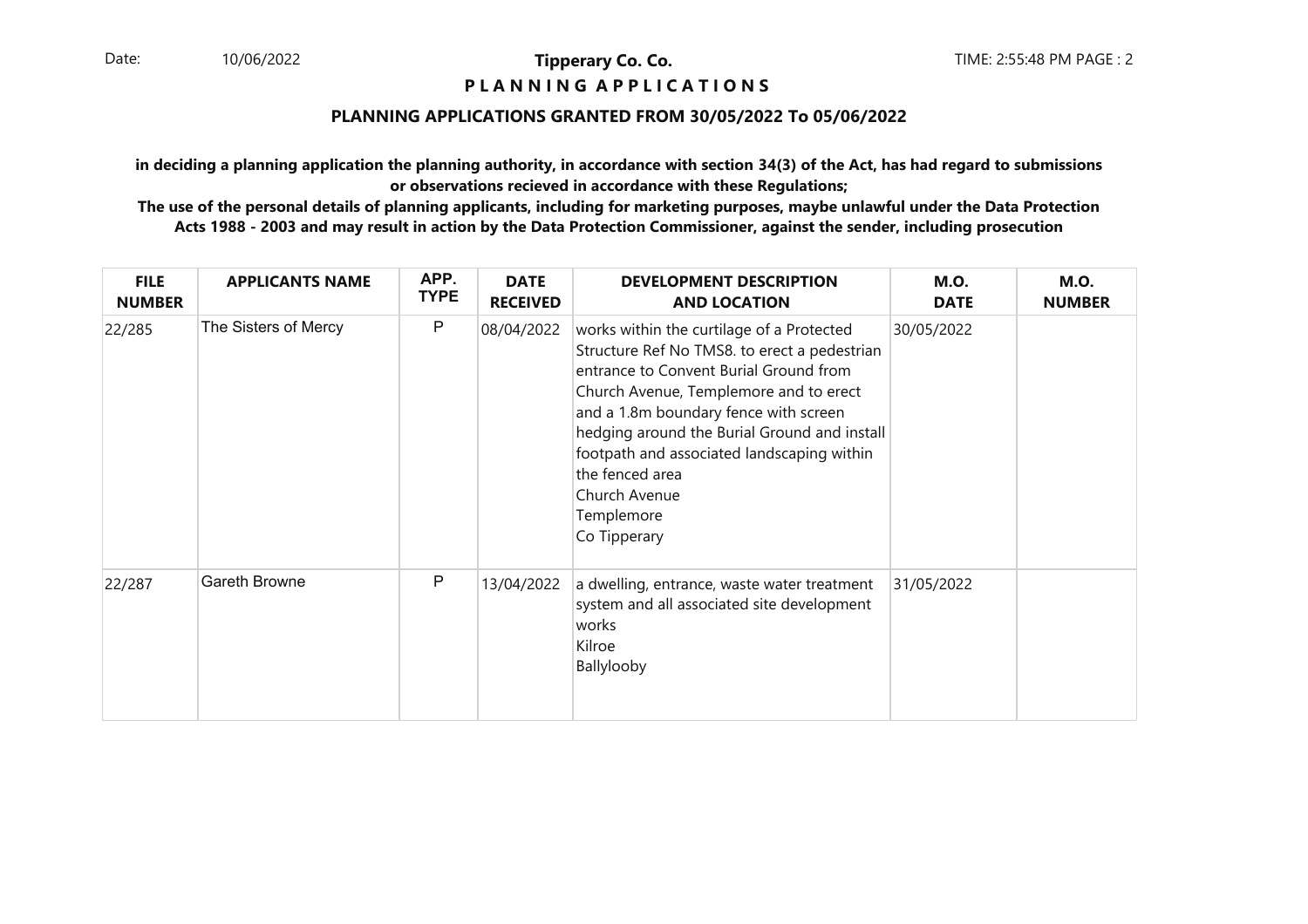### **P L A N N I N G A P P L I C A T I O N S**

### **PLANNING APPLICATIONS GRANTED FROM 30/05/2022 To 05/06/2022**

**in deciding a planning application the planning authority, in accordance with section 34(3) of the Act, has had regard to submissionsor observations recieved in accordance with these Regulations;**

| <b>FILE</b><br><b>NUMBER</b> | <b>APPLICANTS NAME</b>   | APP.<br><b>TYPE</b> | <b>DATE</b><br><b>RECEIVED</b> | <b>DEVELOPMENT DESCRIPTION</b><br><b>AND LOCATION</b>                                                                                                                                                                                                                                                                                                                                                                                                                                           | <b>M.O.</b><br><b>DATE</b> | <b>M.O.</b><br><b>NUMBER</b> |
|------------------------------|--------------------------|---------------------|--------------------------------|-------------------------------------------------------------------------------------------------------------------------------------------------------------------------------------------------------------------------------------------------------------------------------------------------------------------------------------------------------------------------------------------------------------------------------------------------------------------------------------------------|----------------------------|------------------------------|
| 22/292                       | Sean & Mary Anne Fogarty | $\mathsf{R}$        | 14/04/2022                     | (a) existing location of the main dwelling<br>which differs from the approved plans<br>submitted for the original planning<br>application (Planning File No 516201), (b) of<br>a single storey storage structure to the south<br>east of the main dwelling, (c) single storey<br>metal clad storage structure to the north east<br>of the main dwelling, (d) an existing Velux<br>rooflight to the main west elevation of the<br>dwelling<br>Gortacurra<br>Killea<br>Templemore<br>Co Tipperary | 03/06/2022                 |                              |
| 22/293                       | Luke Caplice             | P                   | 14/04/2022                     | to construct a dwelling garage, entrance,<br>waste water treatment system.<br>Knockane (Nash)<br>Ballylooby<br>Cahir<br>Co. Tipperary                                                                                                                                                                                                                                                                                                                                                           | 01/06/2022                 |                              |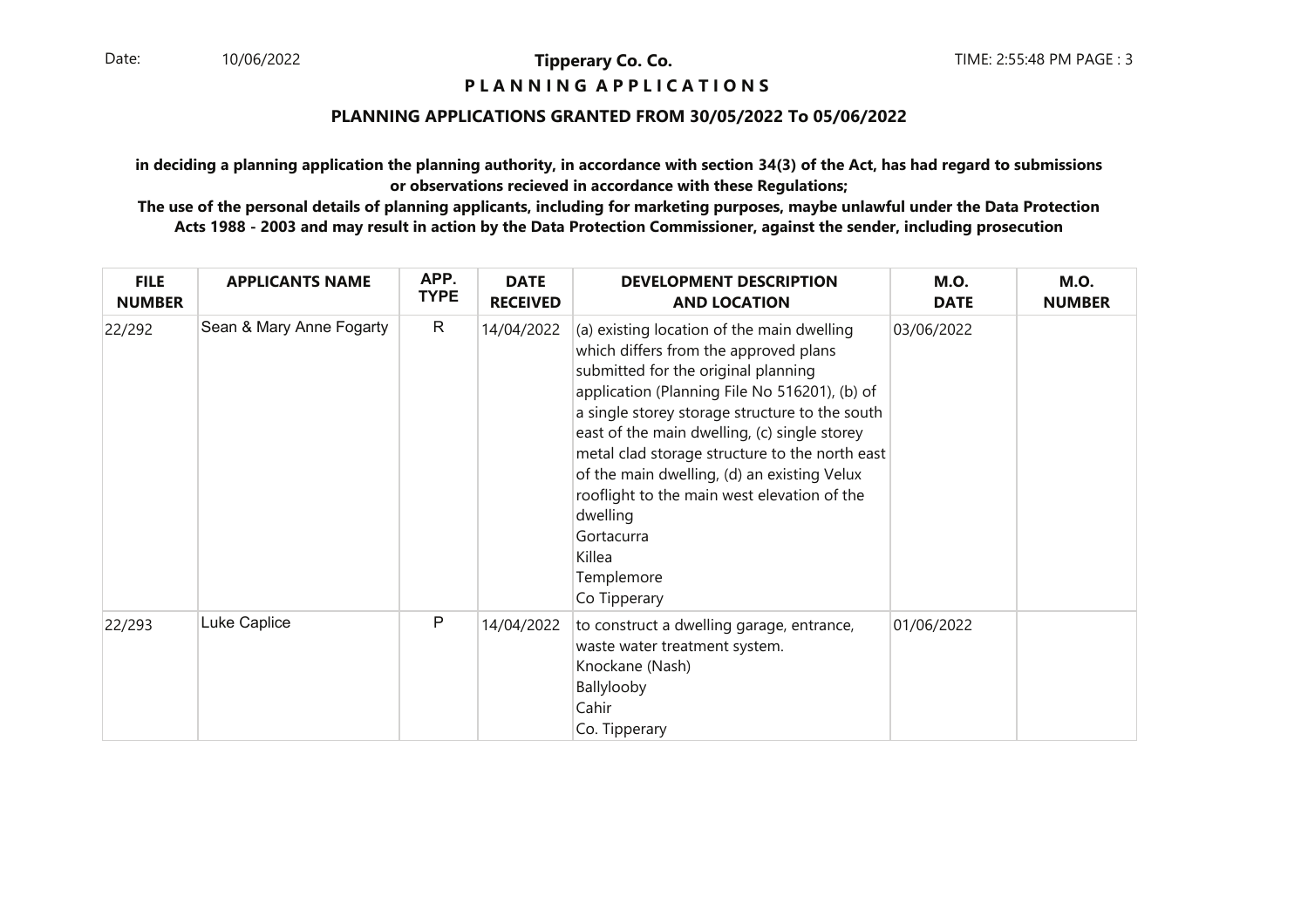### **P L A N N I N G A P P L I C A T I O N S**

### **PLANNING APPLICATIONS GRANTED FROM 30/05/2022 To 05/06/2022**

**in deciding a planning application the planning authority, in accordance with section 34(3) of the Act, has had regard to submissionsor observations recieved in accordance with these Regulations;**

| <b>FILE</b><br><b>NUMBER</b> | <b>APPLICANTS NAME</b>            | APP.<br><b>TYPE</b> | <b>DATE</b><br><b>RECEIVED</b> | <b>DEVELOPMENT DESCRIPTION</b><br><b>AND LOCATION</b>                                                                                                                                                                                                                                                                                                                                                                                                                                                                                                                                                     | <b>M.O.</b><br><b>DATE</b> | <b>M.O.</b><br><b>NUMBER</b> |
|------------------------------|-----------------------------------|---------------------|--------------------------------|-----------------------------------------------------------------------------------------------------------------------------------------------------------------------------------------------------------------------------------------------------------------------------------------------------------------------------------------------------------------------------------------------------------------------------------------------------------------------------------------------------------------------------------------------------------------------------------------------------------|----------------------------|------------------------------|
| 22/296                       | Mr. Robert & Ms. Ciara<br>Tierney | $\mathsf P$         | 19/04/2022                     | the construction of a new domestic dwelling<br>house and garage. Permission is further<br>sought to relocate the existing site entrance<br>and to alter part of existing southern<br>boundary. Permission is further sought to<br>construct new vehicular access gates, walls<br>and pillars, a new access road serving the<br>development; the installation of a new<br>wastewater treatment system consisting of a<br>septic tank and percolation area; and all<br>associated ancillary site developments<br>including landscaping and boundary<br>treatment.<br>Brickendown<br>Cashel<br>Co. Tipperary | 30/05/2022                 |                              |
| 22/298                       | Rachel Cleary                     | P                   | 19/04/2022                     | to modify and extend my dwelling and<br>associated site works<br>Ballynacourty<br>Aherlow                                                                                                                                                                                                                                                                                                                                                                                                                                                                                                                 | 30/05/2022                 |                              |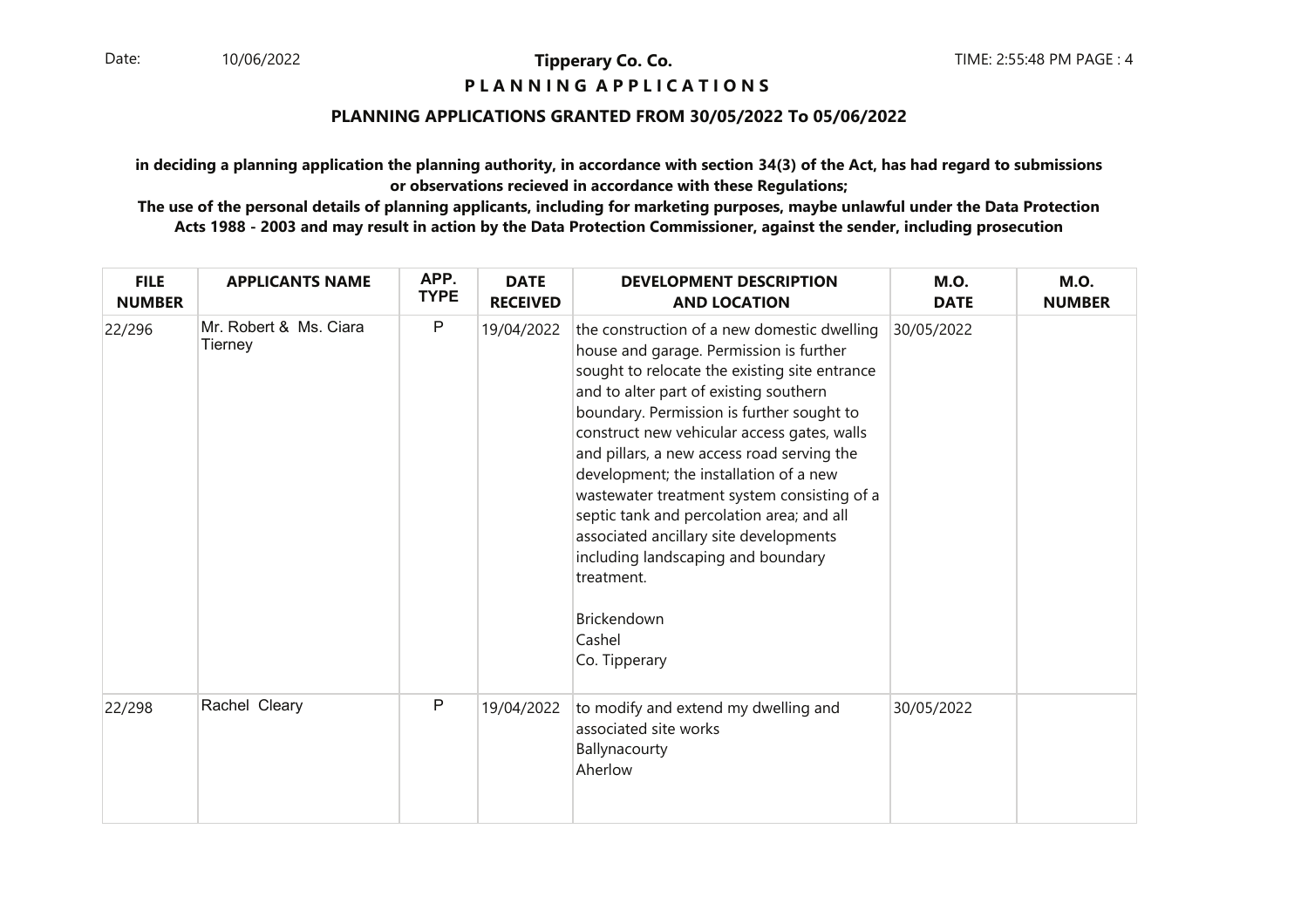### **P L A N N I N G A P P L I C A T I O N S**

### **PLANNING APPLICATIONS GRANTED FROM 30/05/2022 To 05/06/2022**

**in deciding a planning application the planning authority, in accordance with section 34(3) of the Act, has had regard to submissionsor observations recieved in accordance with these Regulations;**

| <b>FILE</b><br><b>NUMBER</b> | <b>APPLICANTS NAME</b>      | APP.<br><b>TYPE</b> | <b>DATE</b><br><b>RECEIVED</b> | <b>DEVELOPMENT DESCRIPTION</b><br><b>AND LOCATION</b>                                                                                                                                                                                                                                                 | <b>M.O.</b><br><b>DATE</b> | <b>M.O.</b><br><b>NUMBER</b> |
|------------------------------|-----------------------------|---------------------|--------------------------------|-------------------------------------------------------------------------------------------------------------------------------------------------------------------------------------------------------------------------------------------------------------------------------------------------------|----------------------------|------------------------------|
| 22/300                       | <b>St Patricks GAA Club</b> | P                   | 20/04/2022                     | the installation of a walkway around the<br>pitch which will incorporate pole mounted<br>lighting, removal of some concrete seating,<br>removal of dug-out and old un-used score<br>board structure and the erection of 2no<br>concrete dug outs<br>Anner Park<br>Kilburry West<br>Cloneen<br>Clonmel | 30/05/2022                 |                              |
| 22/301                       | <b>Lillian Bailey</b>       | R                   | 20/04/2022                     | (i) as constructed front porch and bathroom<br>extension attached to the side of the existing<br>dwelling house (ii) as constructed garage<br>located to the rear of the existing dwelling<br>house<br>Ballinleenty<br>Tipperary<br>Co. Tipperary                                                     | 02/06/2022                 |                              |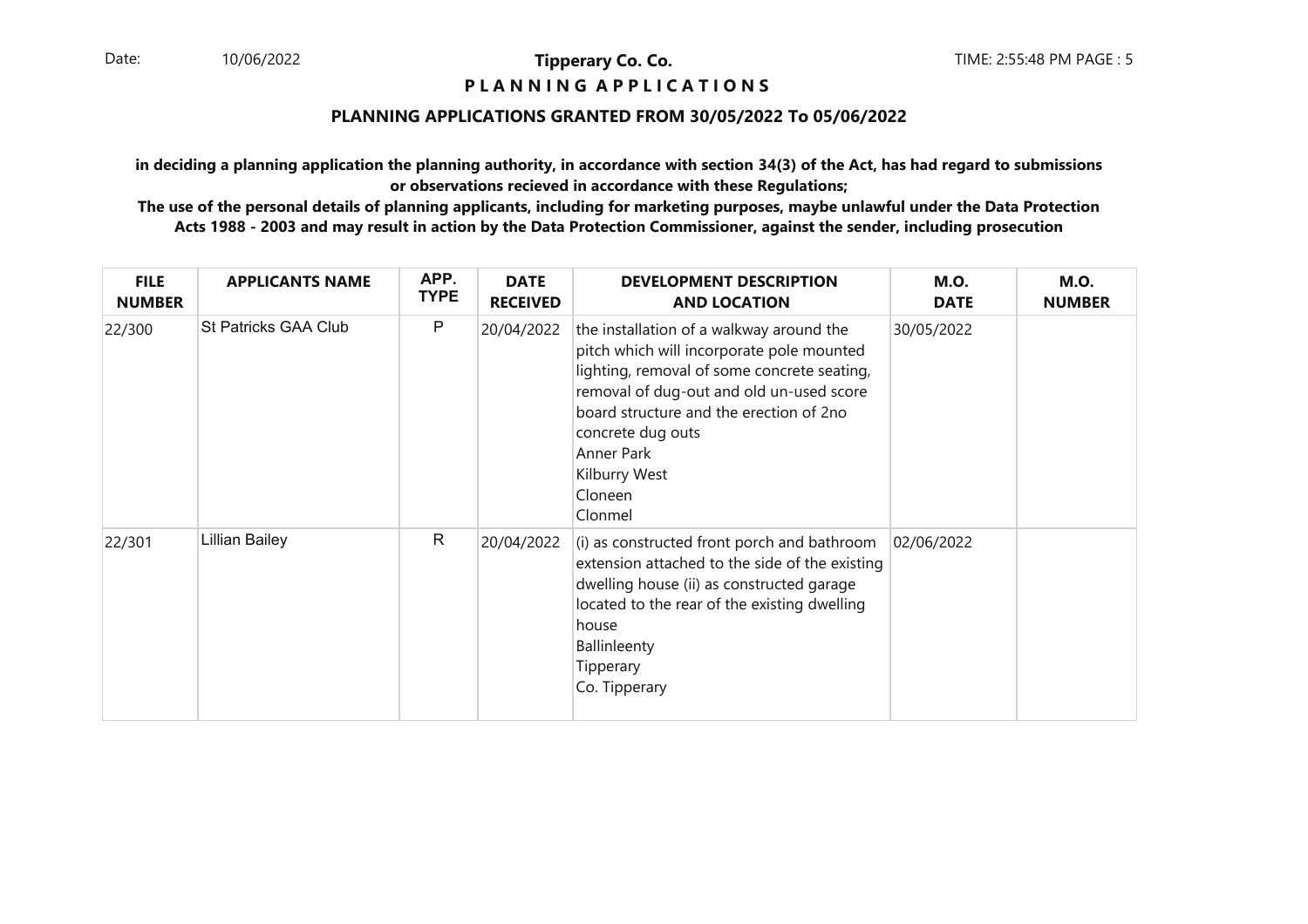### **P L A N N I N G A P P L I C A T I O N S**

### **PLANNING APPLICATIONS GRANTED FROM 30/05/2022 To 05/06/2022**

**in deciding a planning application the planning authority, in accordance with section 34(3) of the Act, has had regard to submissionsor observations recieved in accordance with these Regulations;**

| <b>FILE</b><br><b>NUMBER</b> | <b>APPLICANTS NAME</b>                           | APP.<br><b>TYPE</b> | <b>DATE</b><br><b>RECEIVED</b> | <b>DEVELOPMENT DESCRIPTION</b><br><b>AND LOCATION</b>                                                                                                                                                                                                                                                                                                                                                                                                                                              | <b>M.O.</b><br><b>DATE</b> | <b>M.O.</b><br><b>NUMBER</b> |
|------------------------------|--------------------------------------------------|---------------------|--------------------------------|----------------------------------------------------------------------------------------------------------------------------------------------------------------------------------------------------------------------------------------------------------------------------------------------------------------------------------------------------------------------------------------------------------------------------------------------------------------------------------------------------|----------------------------|------------------------------|
| 22/60090                     | Board of Management<br>Moycarkey National School | P                   | 28/02/2022                     | the following, a) a new Astro-turf playing<br>pitch with perimeter fencing and netting<br>above, floodlights, goals and access gates. b)<br>a new ball wall with netting to the top. c) a<br>new grass playing pitch with goals and ball<br>stop netting and posts d) a new walkway<br>around perimeter of the above proposed<br>development e) a new basketball court, with<br>new proposed landscaping and all associated<br>site works<br>Drumgower,<br>Moycarkey<br>Thurles<br><b>E41 NC84</b> | 31/05/2022                 |                              |
| 22/60115                     | Mary & David Fitzgerald                          | P                   | 10/03/2022                     | a two storey extension to rear of dwelling<br>and all other ancillary site works they will<br>also be applying for retention permission for<br>a Porto cabin office and an extension to the<br>garage<br>The Bungalow<br><b>Ballina</b><br>Co Tipperary<br>V94RY7A                                                                                                                                                                                                                                 | 02/06/2022                 |                              |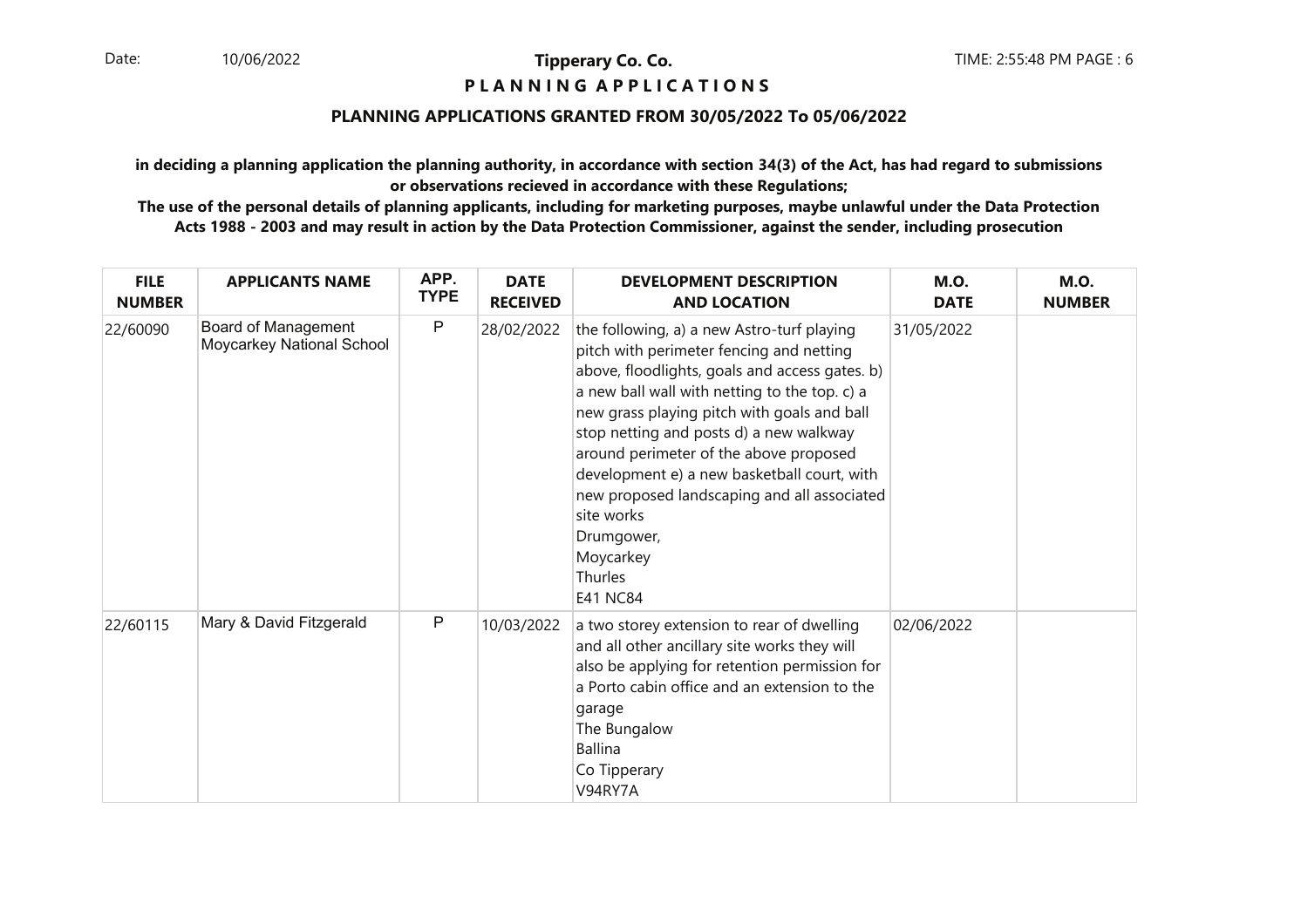### **P L A N N I N G A P P L I C A T I O N S**

### **PLANNING APPLICATIONS GRANTED FROM 30/05/2022 To 05/06/2022**

**in deciding a planning application the planning authority, in accordance with section 34(3) of the Act, has had regard to submissionsor observations recieved in accordance with these Regulations;**

| <b>FILE</b><br><b>NUMBER</b> | <b>APPLICANTS NAME</b>        | APP.<br><b>TYPE</b> | <b>DATE</b><br><b>RECEIVED</b> | <b>DEVELOPMENT DESCRIPTION</b><br><b>AND LOCATION</b>                                                                                                                                                                                                                                                                         | <b>M.O.</b><br><b>DATE</b> | <b>M.O.</b><br><b>NUMBER</b> |
|------------------------------|-------------------------------|---------------------|--------------------------------|-------------------------------------------------------------------------------------------------------------------------------------------------------------------------------------------------------------------------------------------------------------------------------------------------------------------------------|----------------------------|------------------------------|
| 22/60167                     | <b>Clonmel Healthcare Ltd</b> | $\mathsf{P}$        | 08/04/2022                     | a) new single storey extension to the east of<br>the existing warehouse, b) new single storey<br>extension to the North of the existing<br>building, c) new signage to the south and<br>west elevations, d) all associated site services<br>and site development works<br>Gurtnafleur<br>Clonmel<br>Co. Tipperary<br>E91 D768 | 31/05/2022                 |                              |
| 22/60175                     | Paul Ryan                     | $\mathsf{R}$        | 15/04/2022                     | (a) extensions to the sides of the existing<br>house (b) shed to the side of existing house<br>(c) a vehicular entrance and (d) all associated<br>site works.<br>Ballybrack<br>Annacarthy<br>Co Tipperary<br>E34V342                                                                                                          | 30/05/2022                 |                              |
| 22/60183                     | <b>Andrew Murphy</b>          | ${\sf P}$           | 22/04/2022                     | the construction of a single-storey dwelling<br>house, detached garage, wastewater<br>treatment system, site entrance and all<br>ancillary site works thereto.<br>Knigh<br>Ballycommon, Nenagh<br>Co. Tipperary                                                                                                               | 01/06/2022                 |                              |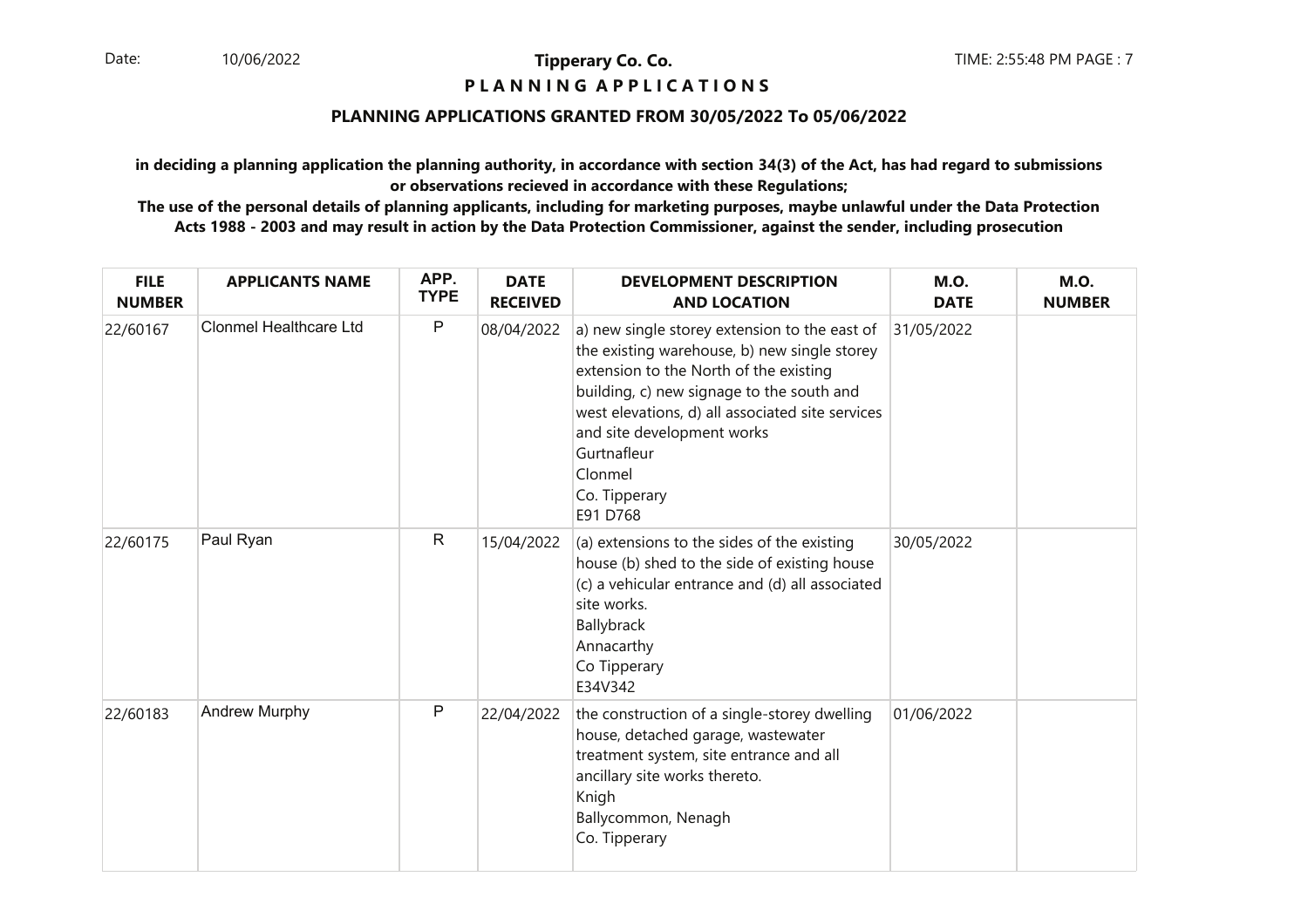### **P L A N N I N G A P P L I C A T I O N S**

### **PLANNING APPLICATIONS GRANTED FROM 30/05/2022 To 05/06/2022**

**in deciding a planning application the planning authority, in accordance with section 34(3) of the Act, has had regard to submissionsor observations recieved in accordance with these Regulations;**

 **The use of the personal details of planning applicants, including for marketing purposes, maybe unlawful under the Data ProtectionActs 1988 - 2003 and may result in action by the Data Protection Commissioner, against the sender, including prosecution**

**15Total:**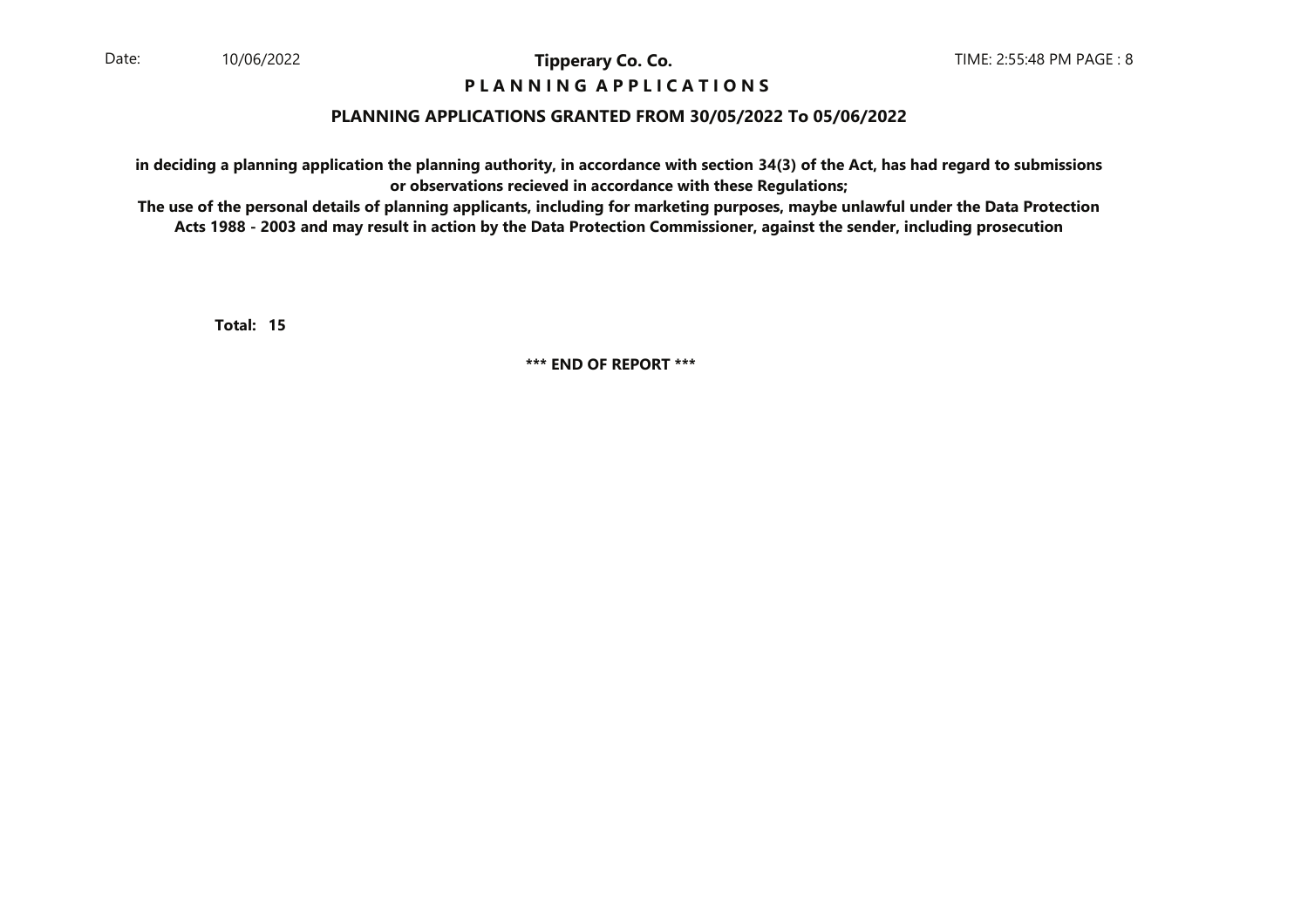#### **P L A N N I N G A P P L I C A T I O N S**

#### **PLANNING APPLICATIONS REFUSED FROM 30/05/2022 To 05/06/2022**

**in deciding a planning application the planning authority, in accordance with section 34(3) of the Act, has had regard to submissionsor observations recieved in accordance with these Regulations;**

 **The use of the personal details of planning applicants, including for marketing purposes, maybe unlawful under the Data ProtectionActs 1988 - 2003 and may result in action by the Data Protection Commissioner, against the sender, including prosecution**

| <b>FILE</b><br><b>NUMBER</b> | <b>APPLICANTS NAME</b>   | APP.<br><b>TYPE</b> | <b>DATE</b><br><b>RECEIVED</b> | DEVELOPMENT DESCRIPTION AND LOCATION                                                                                                                                                                                                                                 | <b>M.O.</b><br><b>DATE</b> | <b>M.O.</b><br><b>NUMBER</b> |
|------------------------------|--------------------------|---------------------|--------------------------------|----------------------------------------------------------------------------------------------------------------------------------------------------------------------------------------------------------------------------------------------------------------------|----------------------------|------------------------------|
| 22/288                       | <b>Shared Access Ltd</b> | P                   | 13/04/2022                     | 18m monopole to support telecommunications<br>antenna and ancillary equipment, cabinets,<br>fencing and all associated site works for use by<br>Three Ireland (Hutchinson) Ltd and other<br>operators<br>Clonmel Town F.C<br>Cashel Road<br>Clonmel<br>Co. Tipperary | 02/06/2022                 |                              |

**1Total:**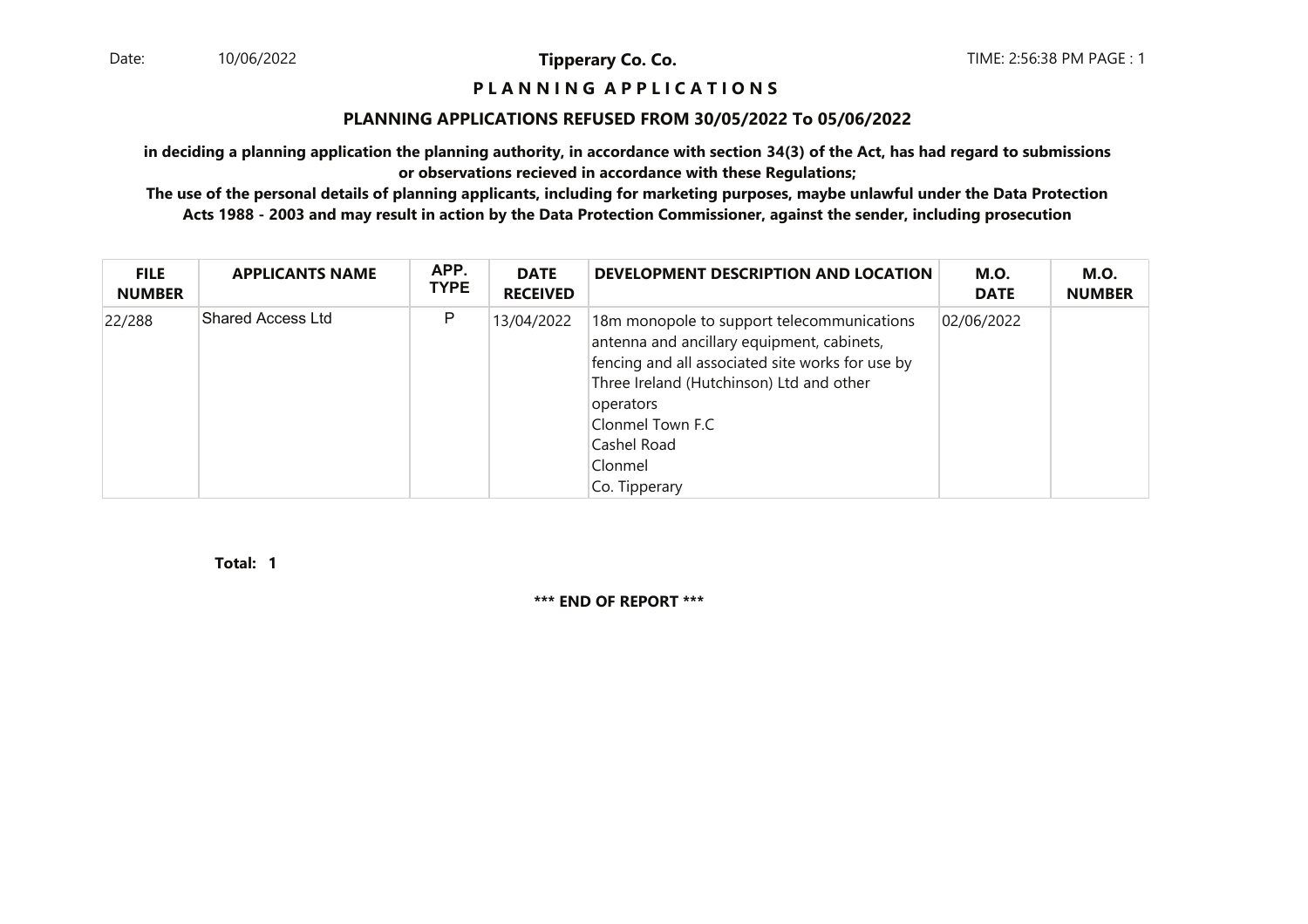### **P L A N N I N G A P P L I C A T I O N S**

#### **PLANNING APPLICATIONS REFUSED FROM 30/05/2022 To 05/06/2022**

**in deciding a planning application the planning authority, in accordance with section 34(3) of the Act, has had regard to submissionsor observations recieved in accordance with these Regulations;**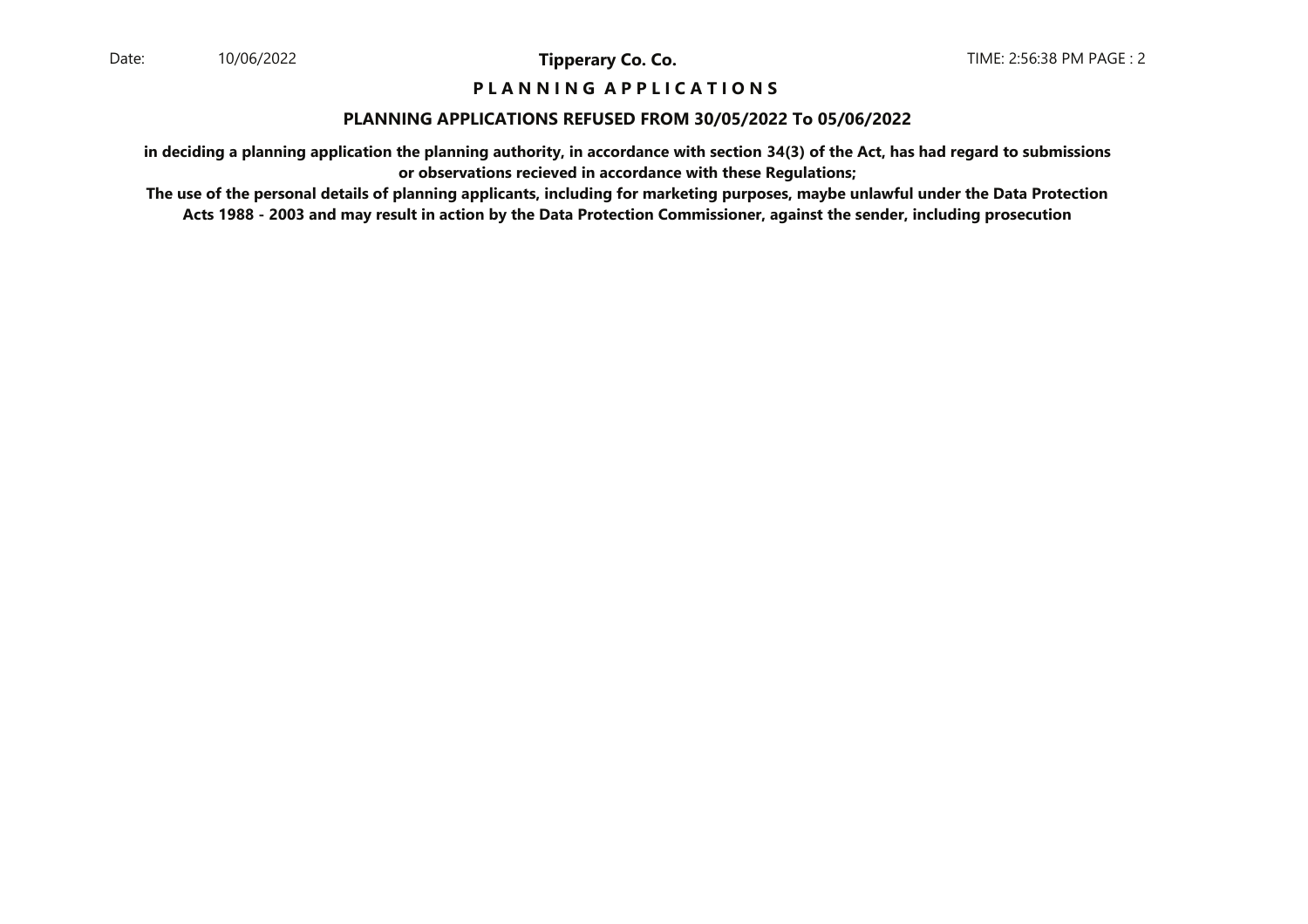Date: 10/06/2022 **Tipperary Co. Co. The:** 2:55:09 PM PAGE : 1 10/06/2022

**Tipperary Co. Co.**

### **P L A N N I N G A P P L I C A T I O N S**

### **FURTHER INFORMATION RECEIVED/VALIDATED APPLICATIONS FROM 30/05/2022 To 05/06/2022**

| <b>FILE</b><br><b>NUMBER</b> | <b>APPLICANTS NAME</b>          | APP.<br><b>TYPE</b> | <b>DATE</b><br><b>INVALID</b> | <b>DATE</b><br><b>RECEIVED</b> |    | <b>DEVELOPMENT DESCRIPTION</b><br><b>AND LOCATION</b>                                                                                                                                                                                                                                                                                                                                                                                                                                        |
|------------------------------|---------------------------------|---------------------|-------------------------------|--------------------------------|----|----------------------------------------------------------------------------------------------------------------------------------------------------------------------------------------------------------------------------------------------------------------------------------------------------------------------------------------------------------------------------------------------------------------------------------------------------------------------------------------------|
| 21/899                       | Pat Toomey                      | $\mathsf{R}$        |                               | 03/06/2022                     | F. | (i) single storey building for use as car valet (50 sq.m),<br>(ii) single storey storage building (118 sq.m), (iii)<br>relocation of totem sign, (iv) alterations to forecourt<br>layout and associated site works and Permission for<br>(i) change of use of existing convenience shop to<br>include part off-licence use (area of off-licence use 22<br>sq.m), (ii) single storey retail building (247 sq.m) and<br>all associated site works<br>Monard Village<br>Monard<br>Co. Tipperary |
| 21/918                       | Coillte                         | P                   |                               | 02/06/2022                     | F. | construction of a new longitudinal loading bay<br>adjacent to the North Western side of the existing<br>public road for temporary forest use, the longitudinal<br>loading bay has been designed as per COFORD<br>Forest Road Manual and will comprise clear visibility<br>sightlines, associated setting back of adjacent<br>roadside boundaries, provision of associated surface<br>water drainage and all associated site works<br>Foilycleary<br>Kilcommon<br>Thurles, Co. Tipperary      |
| 21/1502                      | <b>ABO Wind Ireland Limited</b> | P                   |                               | 02/06/2022                     | F. | a ten-year permission of a wind farm project. The<br>development will consist of: Construction of up to 7<br>no. wind turbines with a maximum overall tip height<br>of 150m, comprising a tower of between 75-95m                                                                                                                                                                                                                                                                            |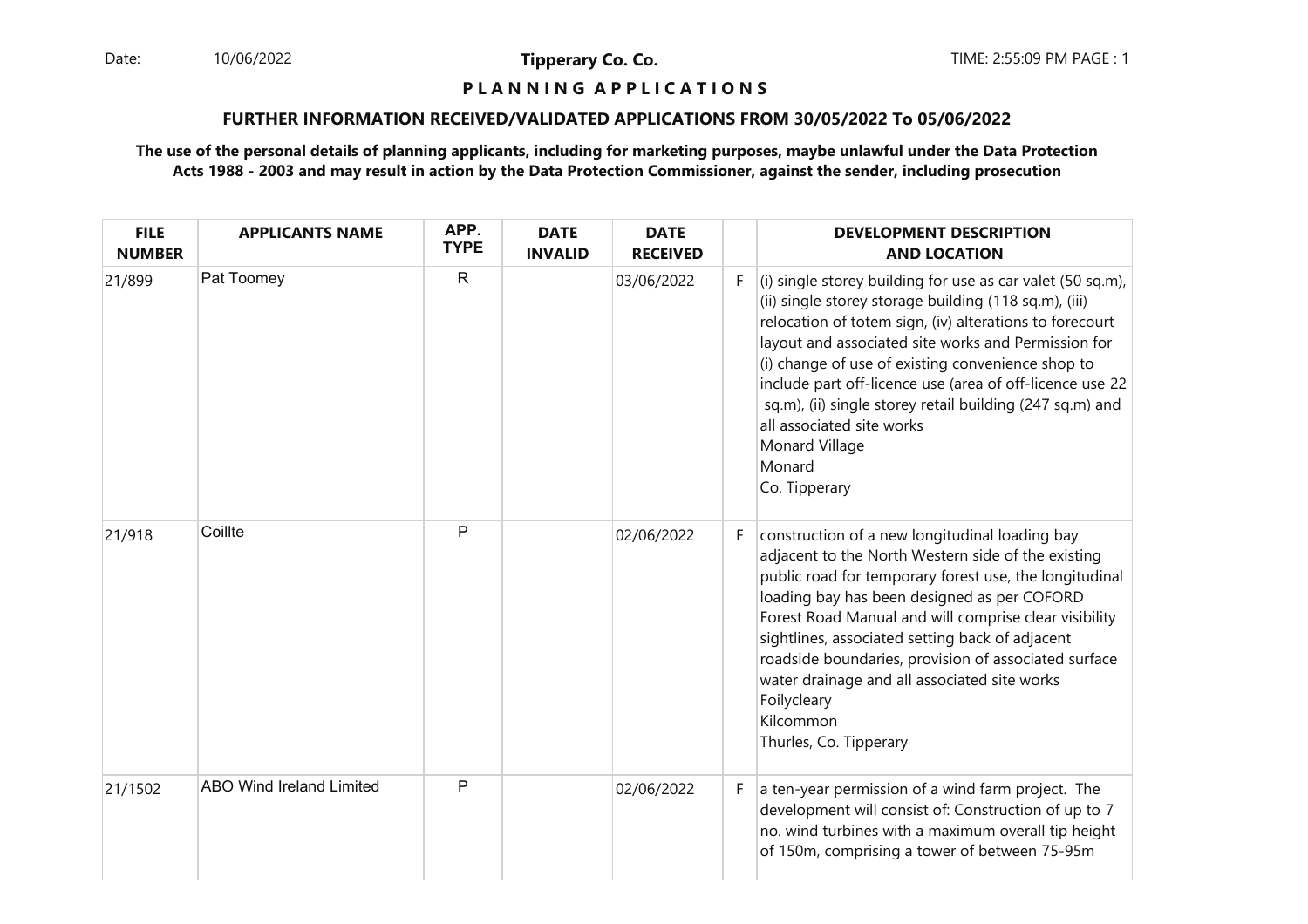### **P L A N N I N G A P P L I C A T I O N S**

#### **FURTHER INFORMATION RECEIVED/VALIDATED APPLICATIONS FROM 30/05/2022 To 05/06/2022**

#### **The use of the personal details of planning applicants, including for marketing purposes, maybe unlawful under the Data ProtectionActs 1988 - 2003 and may result in action by the Data Protection Commissioner, against the sender, including prosecution**

high, to which three blades of between 55-70m in length will be attached; Associated hard stand areas at each turbine; 1 no. 30m permanent meteorologicalmast and all associated infrastructure and works; 1no. 38kV electrical substation and all associated infrastructure and works; 20kV underground cables facilitating the connection of turbines to 38kV electrical substation and all associated infrastructure and works; Circa 19km of 38kV underground cabling and all associated works along public roads to facilitate the connection of the proposed 38kV wind farm electrical substation to the existing 38/110kV Doon substation in the townland of Ballyvaughan; Provision of a new site entrance on the L2035; Upgrading of existing agricultural tracks and construction of new site tracks and all associated works as required; A temporary site compound and all associated works; Demolition of 2 no. derelict buildings; Provision of 2 no. cattle underpasses circa 400m and circa 580m to the east of the new site entrance; and all associated infrastructure and site development works. The proposed underground cabling works located within the public road corridor cross Protected Structure RPS S121 (Loughcapple Bridge). An Environmental Impact Assessment Report (EIAR) and Natura Impact Statement (NIS) have been prepared in respect of the proposed development and will be submitted with the application Knockroe, Kilnagranagh, Newtowndrangan, Tullowcussaun, Ballyvadlea, Ballyhomuck, Kilburry West, Milestown, Bannixtown, Quartercross, Clare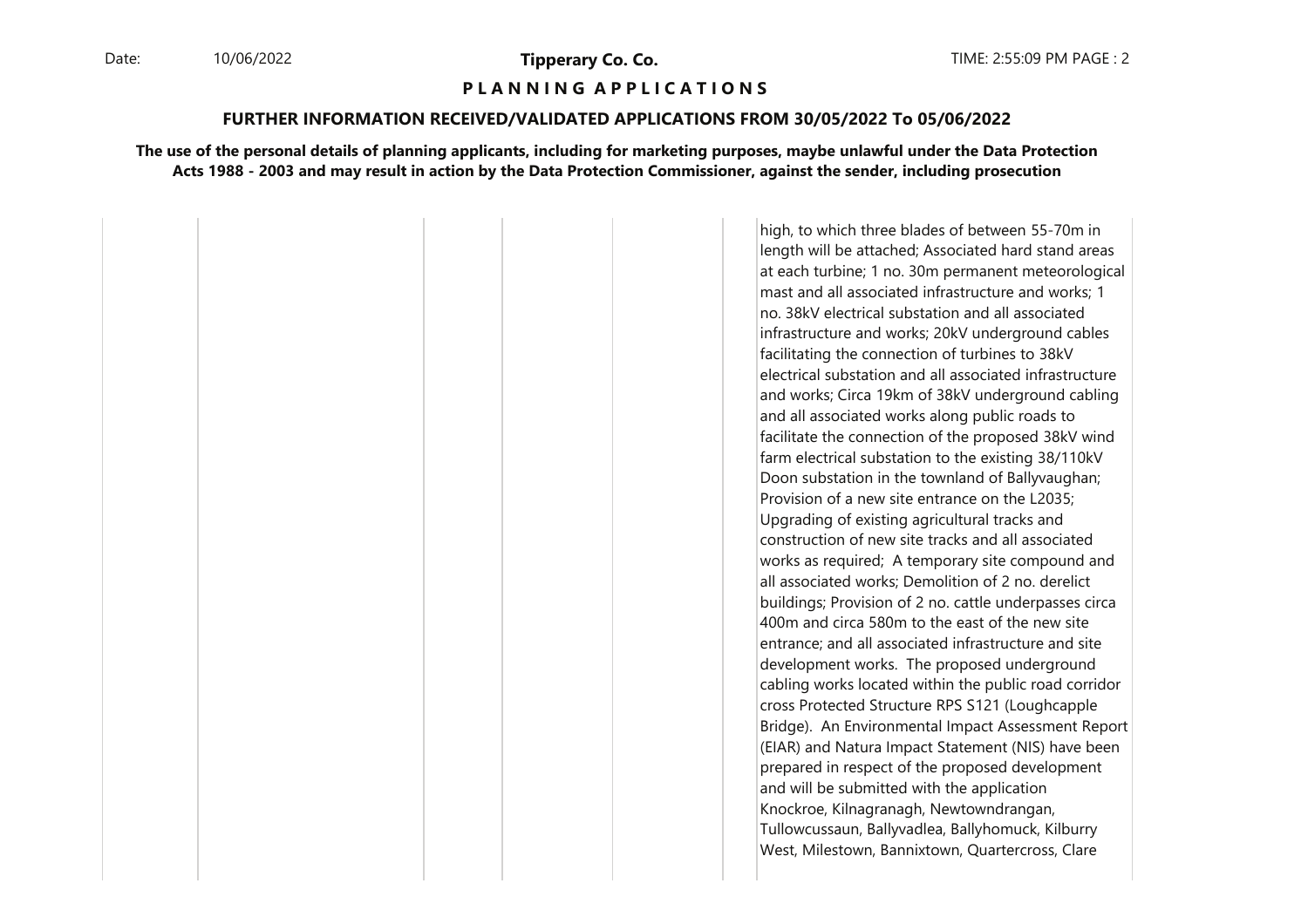Date: 10/06/2022 **Tipperary Co. Co. Co.** The TIME: 2:55:09 PM PAGE : 3 10/06/2022

**Tipperary Co. Co.**

### **P L A N N I N G A P P L I C A T I O N S**

### **FURTHER INFORMATION RECEIVED/VALIDATED APPLICATIONS FROM 30/05/2022 To 05/06/2022**

|         |                             |              |            |    | More, Killusty North, Killusty South, Kiltinan,<br>Loughcapple, Grange Beg, Miltown Britton,<br>Mullenranky, Kilmore,<br>Ballinvoher, Redmondstown and Ballyvaughan<br>Co. Tipperary |
|---------|-----------------------------|--------------|------------|----|--------------------------------------------------------------------------------------------------------------------------------------------------------------------------------------|
| 21/1508 | Liam & Deirdre Maloney      | $\mathsf{P}$ | 30/05/2022 | F. | erection of a granny apartment<br>55 Shoreside<br><b>Ballina</b><br>Co Tipperary<br>V94 F6F5                                                                                         |
| 21/1508 | Liam & Deirdre Maloney      | $\mathsf{P}$ | 03/06/2022 | F. | erection of a granny apartment<br>55 Shoreside<br><b>Ballina</b><br>Co Tipperary<br>V94 F6F5                                                                                         |
| 21/1519 | Mark Gleeson                | $\circ$      | 01/06/2022 | F. | dwelling house, garage, waste water treatent system,<br>entrance, driveway along with all ancillary site works<br>Garrane<br>Templederry<br>Nenagh<br>Co Tipperary                   |
| 21/1567 | Niamh Bergin and Andy Kelly | $\mathsf{P}$ | 01/06/2022 | F. | build a dwelling, domestic garage, entrance, install<br>waste water treatment system including associated<br>site works<br>Knockabritta<br>Killenaule<br>Thurles<br>Co. Tipperary    |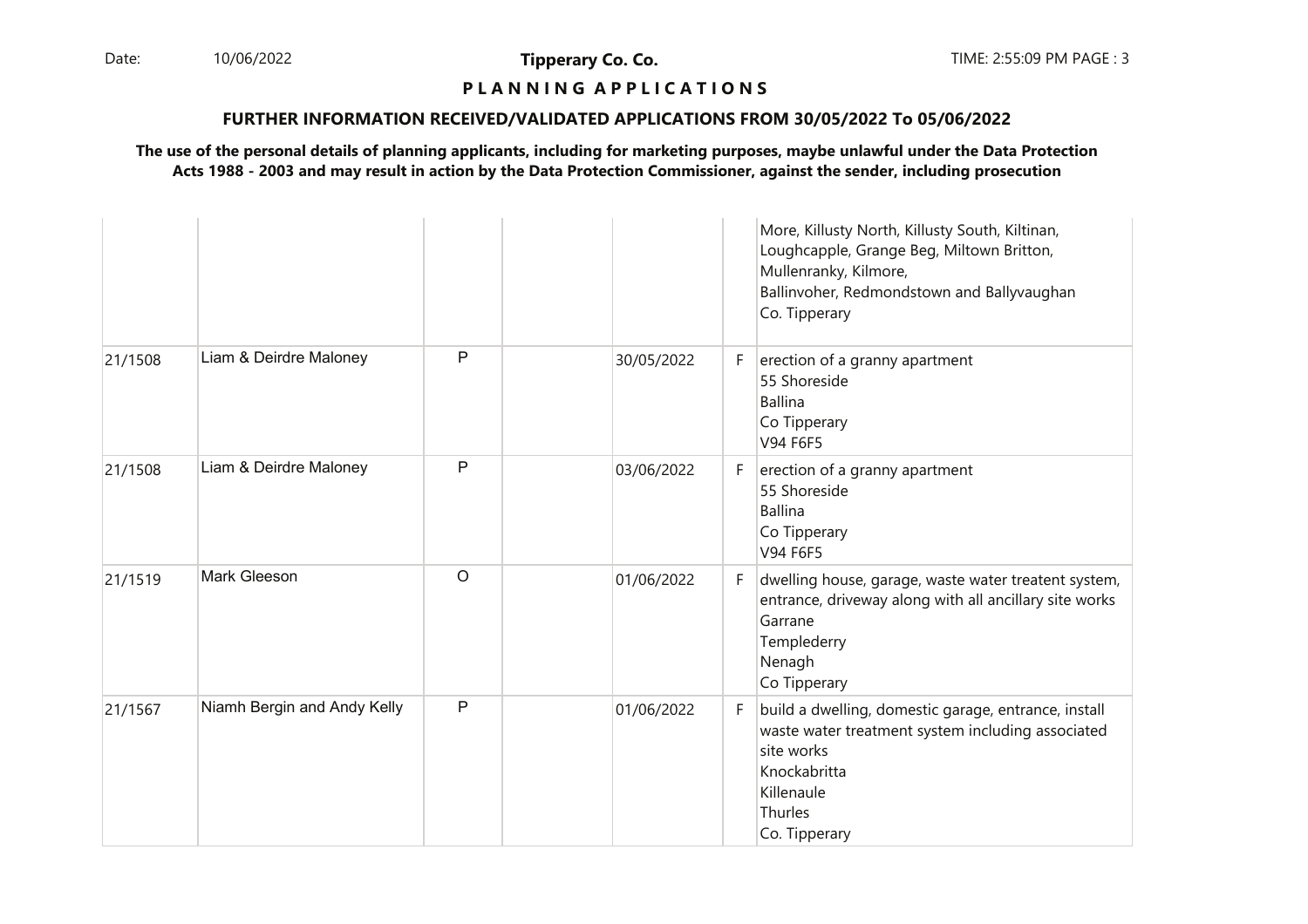Date: 10/06/2022 **Tipperary Co. Co. Co.** The TIME: 2:55:09 PM PAGE : 4 10/06/2022

**Tipperary Co. Co.**

#### **P L A N N I N G A P P L I C A T I O N S**

### **FURTHER INFORMATION RECEIVED/VALIDATED APPLICATIONS FROM 30/05/2022 To 05/06/2022**

| <b>FILE</b><br><b>NUMBER</b> | <b>APPLICANTS NAME</b>      | APP.<br><b>TYPE</b> | <b>DATE</b><br><b>INVALID</b> | <b>DATE</b><br><b>RECEIVED</b> |    | <b>DEVELOPMENT DESCRIPTION</b><br><b>AND LOCATION</b>                                                                                                                                                                                                                                                                                                                                                                                                  |
|------------------------------|-----------------------------|---------------------|-------------------------------|--------------------------------|----|--------------------------------------------------------------------------------------------------------------------------------------------------------------------------------------------------------------------------------------------------------------------------------------------------------------------------------------------------------------------------------------------------------------------------------------------------------|
| 21/1567                      | Niamh Bergin and Andy Kelly | P                   |                               | 03/06/2022                     | F. | build a dwelling, domestic garage, entrance, install<br>waste water treatment system including associated<br>site works<br>Knockabritta<br>Killenaule<br>Thurles<br>Co. Tipperary                                                                                                                                                                                                                                                                      |
| 21/1621                      | Sean Murphy                 | P                   |                               | 01/06/2022                     | F. | 1. Demolition of existing single storey dwelling, 2.<br>Construction of 7 two-storey dwellings, including 3<br>terraced, two-bedroom dwellings, and 4 terraced<br>dwellings consisting of 3 two-bedroom dwellings,<br>and 1 three bedroom dwelling, 3. New site entrance,<br>including boundary walls and gate, 4. The<br>development will include all associated site<br>development works and services<br>Dungarvan Road<br>Clonmel<br>Co. Tipperary |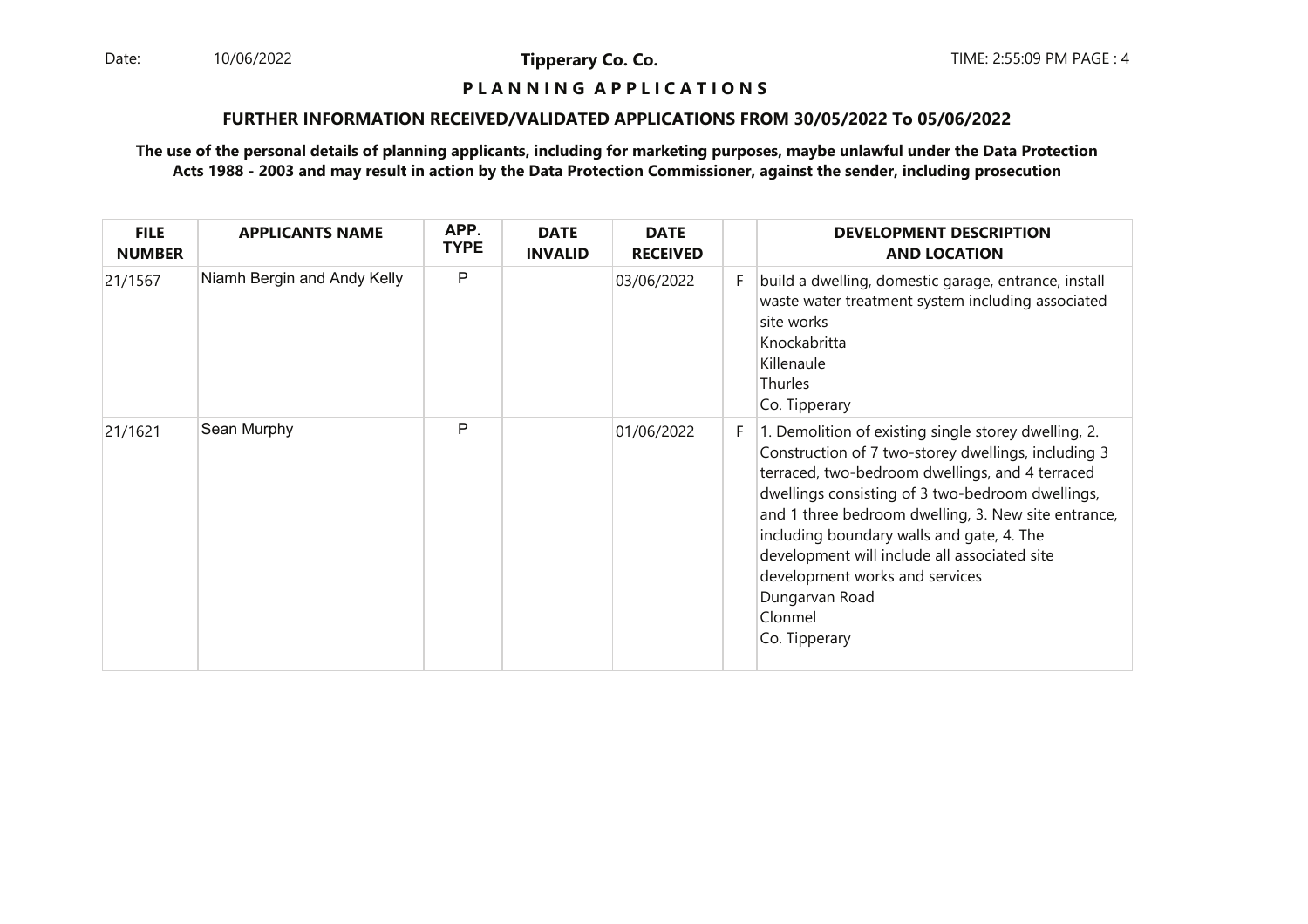Date: 10/06/2022 **Tipperary Co. Co. The Co. Co.** TIME: 2:55:09 PM PAGE : 5 10/06/2022

**Tipperary Co. Co.**

### **P L A N N I N G A P P L I C A T I O N S**

### **FURTHER INFORMATION RECEIVED/VALIDATED APPLICATIONS FROM 30/05/2022 To 05/06/2022**

| <b>FILE</b><br><b>NUMBER</b> | <b>APPLICANTS NAME</b> | APP.<br><b>TYPE</b> | <b>DATE</b><br><b>INVALID</b> | <b>DATE</b><br><b>RECEIVED</b> |    | <b>DEVELOPMENT DESCRIPTION</b><br><b>AND LOCATION</b>                                                                                                                                                                                                                                                                                                                                      |
|------------------------------|------------------------|---------------------|-------------------------------|--------------------------------|----|--------------------------------------------------------------------------------------------------------------------------------------------------------------------------------------------------------------------------------------------------------------------------------------------------------------------------------------------------------------------------------------------|
| 21/1689                      | <b>Cillian Burke</b>   | $\circ$             |                               | 02/06/2022                     | F. | construction of 4 no. two storey detached dwelling<br>houses in a rural cluster development, new entrance<br>and access road to site from the public road,<br>connection to the public foul drainage system, new<br>public footpath connecting cluster development to<br>village and all associated site works<br>site adjacent to Burke residence<br>Ballycommon<br>Nenagh, Co. Tipperary |
| 22/11                        | Damien & Patricia Ryan | P                   |                               | 30/05/2022                     | F. | construction of a new two-storey dwelling house,<br>domestic garage, septic tank and percolation area, a<br>private well, entrance, landscaping, solar panels on<br>the roof of the dwelling house and all associated site<br>works, a Natura Impact Statement is submitted with<br>the application<br>Newtown<br>Upperchurch<br>Thurles<br>Co. Tipperary                                  |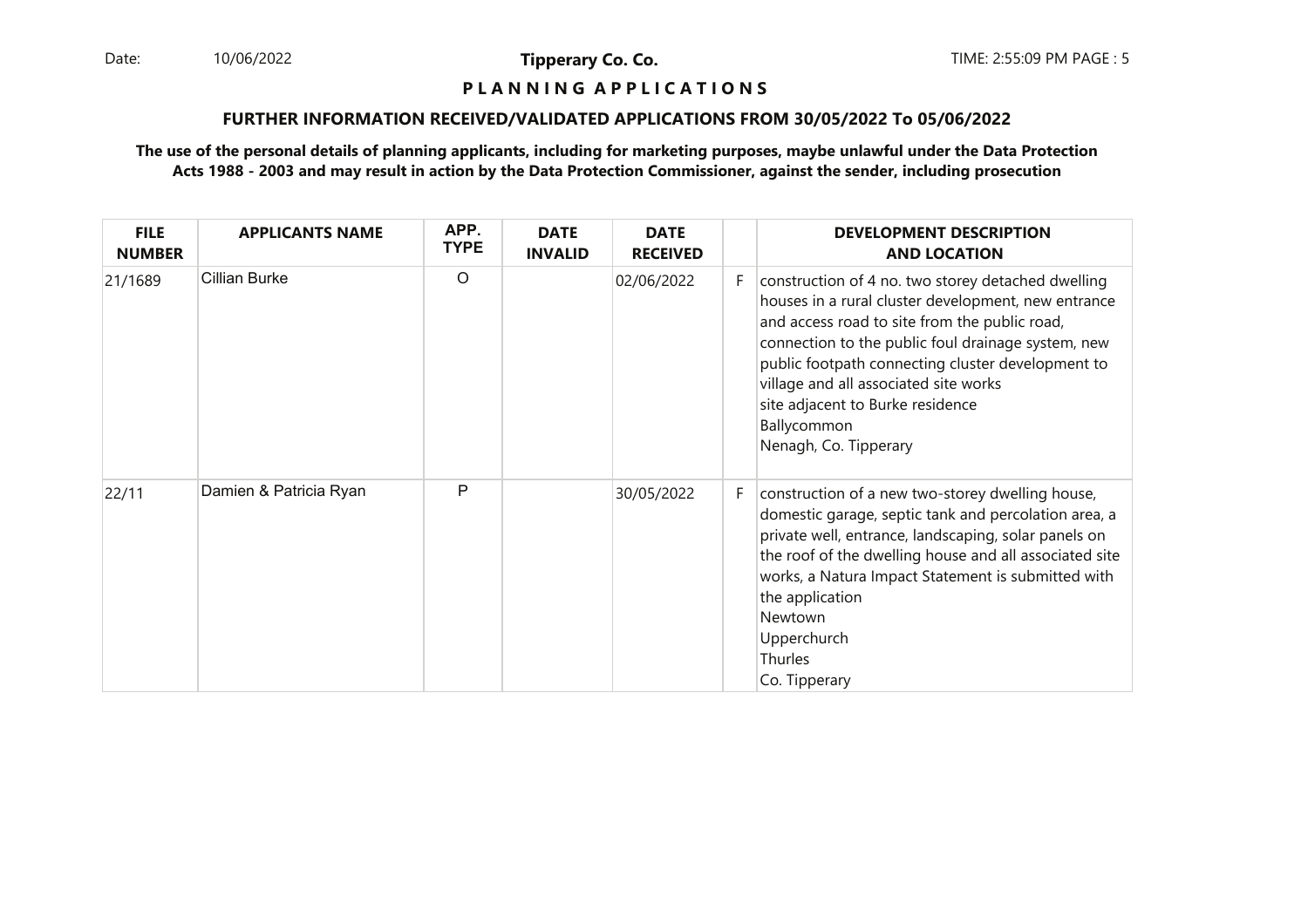Date: 10/06/2022 **Tipperary Co. Co. The Co. Co.** TIME: 2:55:09 PM PAGE : 6 10/06/2022

**Tipperary Co. Co.**

## **P L A N N I N G A P P L I C A T I O N S**

### **FURTHER INFORMATION RECEIVED/VALIDATED APPLICATIONS FROM 30/05/2022 To 05/06/2022**

| <b>FILE</b><br><b>NUMBER</b> | <b>APPLICANTS NAME</b>                | APP.<br><b>TYPE</b> | <b>DATE</b><br><b>INVALID</b> | <b>DATE</b><br><b>RECEIVED</b> |    | <b>DEVELOPMENT DESCRIPTION</b><br><b>AND LOCATION</b>                                                                                                                                                                                                                                                                                                               |
|------------------------------|---------------------------------------|---------------------|-------------------------------|--------------------------------|----|---------------------------------------------------------------------------------------------------------------------------------------------------------------------------------------------------------------------------------------------------------------------------------------------------------------------------------------------------------------------|
| 22/151                       | Splitstone Ltd., T/A The Lunch<br>Bag | P                   |                               | 31/05/2022                     | F. | construction of a proposed extension with a floor<br>area of 2,786 Sq. meters to N/E of the existing<br>industrial unit, inclusive of car parking, disabled car<br>parking, covered bicycle parking, proposed new<br>entrance, including services and all other associated<br>site works<br>Unit 21, Lisbunny Industrial Estate<br>Lisbunny, Nenagh<br>Co Tipperary |
| 22/156                       | Lough Derg Marina Ltd                 | $\circ$             |                               | 30/05/2022                     | F  | (i) provision of 8 no. detached dwelling units, (ii) a<br>substantial area of public parkland and (iii) all<br>associated site works<br>Lakeview<br>Cullenagh<br>Ballina, Co. Tipperary                                                                                                                                                                             |
| 22/156                       | Lough Derg Marina Ltd                 | $\circ$             |                               | 03/06/2022                     | F  | (i) provision of 8 no. detached dwelling units, (ii) a<br>substantial area of public parkland and (iii) all<br>associated site works<br>Lakeview<br>Cullenagh<br>Ballina, Co. Tipperary                                                                                                                                                                             |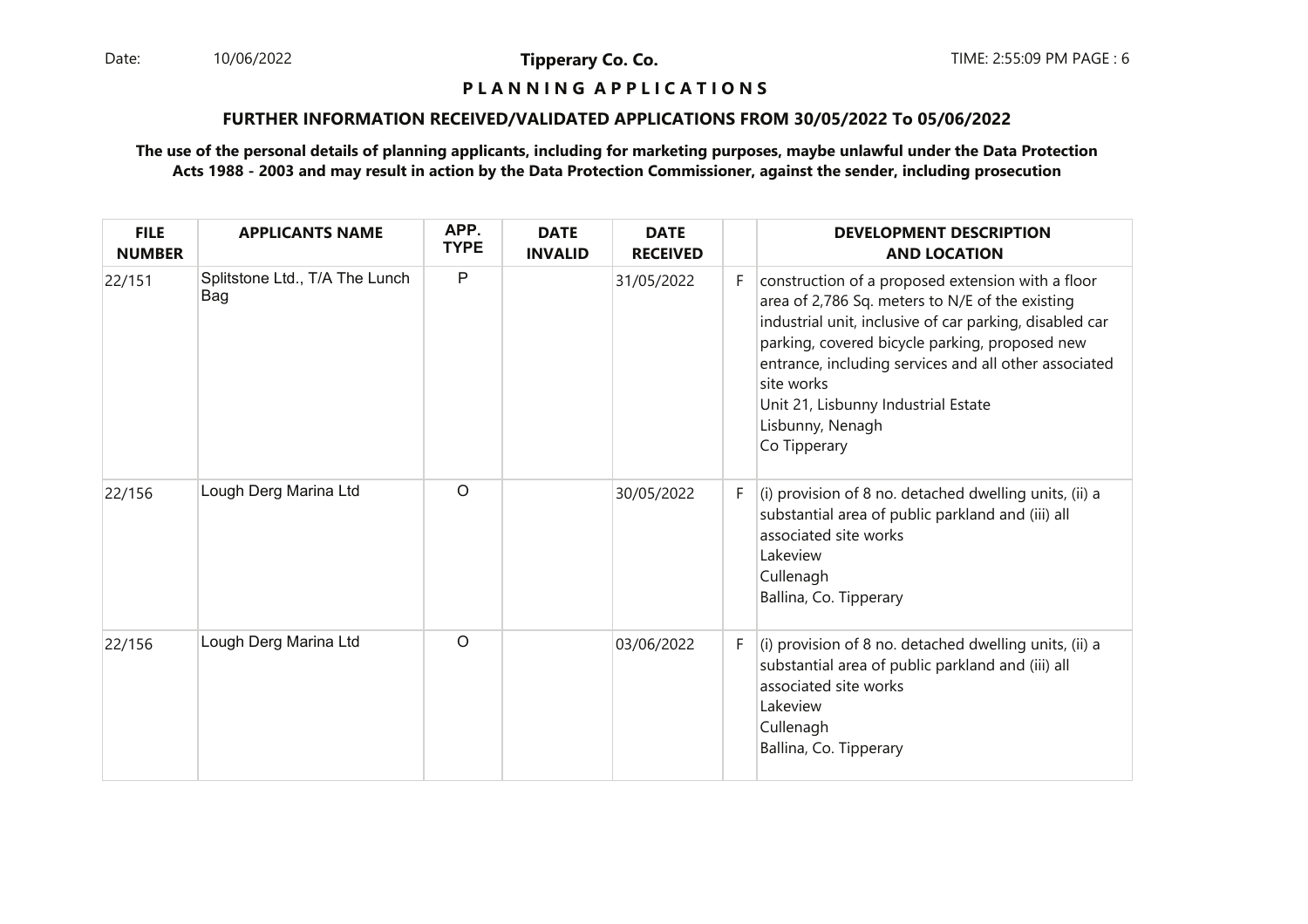Date: 10/06/2022 **Tipperary Co. Co. The Co. Co.** TIME: 2:55:09 PM PAGE : 7 10/06/2022

**Tipperary Co. Co.**

### **P L A N N I N G A P P L I C A T I O N S**

### **FURTHER INFORMATION RECEIVED/VALIDATED APPLICATIONS FROM 30/05/2022 To 05/06/2022**

| <b>FILE</b><br><b>NUMBER</b> | <b>APPLICANTS NAME</b>     | APP.<br><b>TYPE</b> | <b>DATE</b><br><b>INVALID</b> | <b>DATE</b><br><b>RECEIVED</b> |    | <b>DEVELOPMENT DESCRIPTION</b><br><b>AND LOCATION</b>                                                                                                                                                                                                                                       |
|------------------------------|----------------------------|---------------------|-------------------------------|--------------------------------|----|---------------------------------------------------------------------------------------------------------------------------------------------------------------------------------------------------------------------------------------------------------------------------------------------|
| 22/171                       | Sean O'Grady               | P                   |                               | 01/06/2022                     | F. | private dwelling house and semi-detached garage,<br>entrance from existing private access road, which is<br>connected to the public road, waste water treatment<br>system and ancillary site works<br>Roolagh<br><b>Ballina</b><br>Co. Tipperary                                            |
| 22/232                       | Sunnydale Off Licences Ltd | $\mathsf{P}$        |                               | 03/06/2022                     | F. | For change of use to the ground floor of existing<br>licenced premises to an on and off licenced premises,<br>alterations to existing shop front and alteration to<br>existing signage incorporating additional trade<br>related signage and all ancillary works<br>9 Main Street<br>Cashel |
| 22/261                       | <b>Gary Costelloe</b>      | $\mathsf{P}$        |                               | 01/06/2022                     | F. | The development will consist of a house extension to<br>the rear of the property, energy efficiency upgrade<br>and associated site works.<br>15 St Patricks Terrace<br>Abraham's Lane<br>Clonmel<br>Co. Tipperary                                                                           |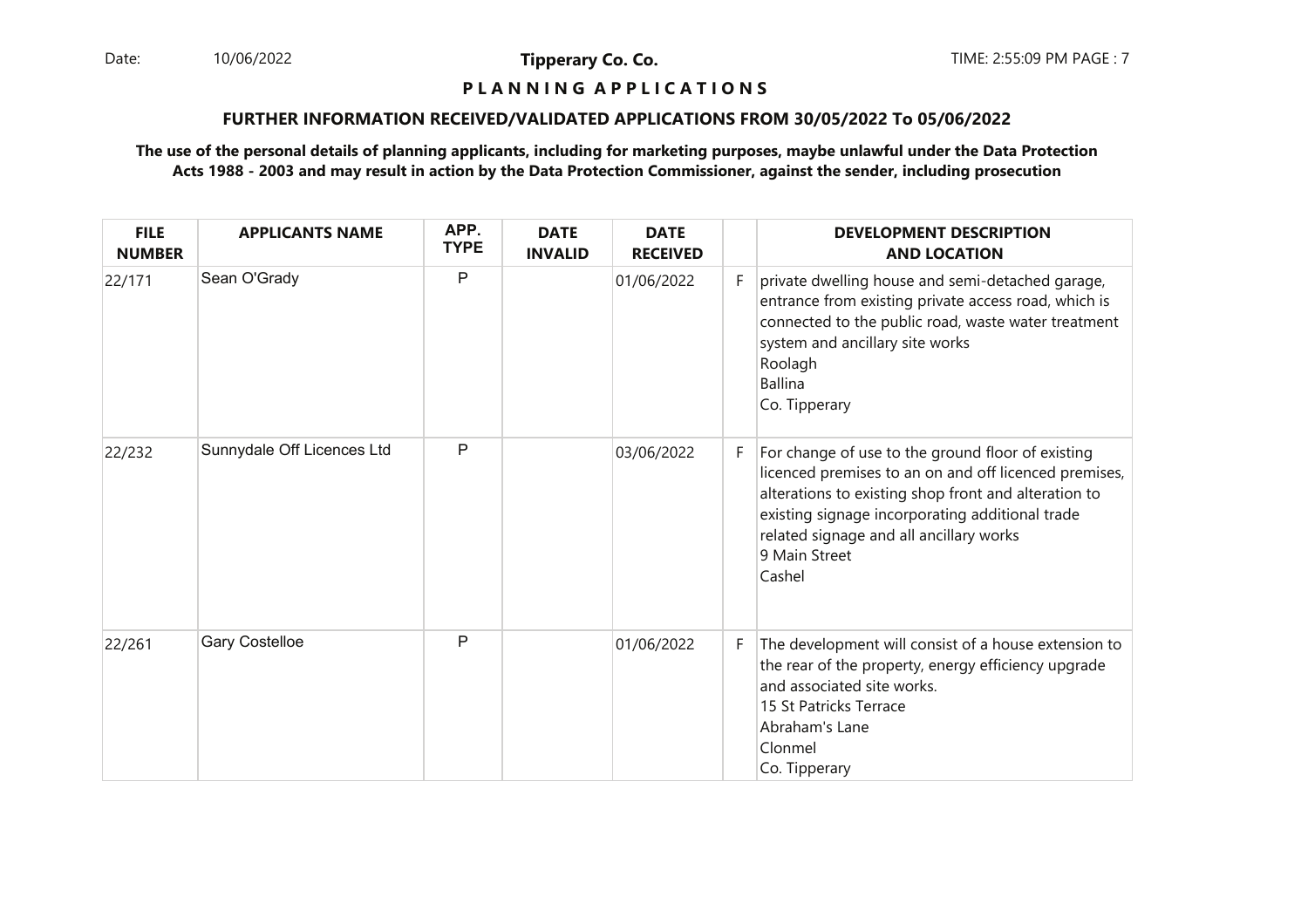Date: 10/06/2022 **Tipperary Co. Co. The Co. Co.** TIME: 2:55:09 PM PAGE : 8 10/06/2022

**Tipperary Co. Co.**

### **P L A N N I N G A P P L I C A T I O N S**

### **FURTHER INFORMATION RECEIVED/VALIDATED APPLICATIONS FROM 30/05/2022 To 05/06/2022**

| <b>FILE</b><br><b>NUMBER</b> | <b>APPLICANTS NAME</b> | APP.<br><b>TYPE</b> | <b>DATE</b><br><b>INVALID</b> | <b>DATE</b><br><b>RECEIVED</b> |    | <b>DEVELOPMENT DESCRIPTION</b><br><b>AND LOCATION</b>                                                                                                                                                                                                                                                                                                                                                                                                                                                                        |
|------------------------------|------------------------|---------------------|-------------------------------|--------------------------------|----|------------------------------------------------------------------------------------------------------------------------------------------------------------------------------------------------------------------------------------------------------------------------------------------------------------------------------------------------------------------------------------------------------------------------------------------------------------------------------------------------------------------------------|
| 22/299                       | T.J. McInerney         | $\mathsf{R}$        |                               | 31/05/2022                     | F. | $(1)$ an existing vehicular access and $(2)$ an existing<br>pedestrian access, with associated stone walls and<br>piers and with access via Cois na hAbhainn housing<br>estate. All of the above being located within the<br>overall land ownership area of the applicant and<br>ancillary to the enjoyment of the residential part of<br>the premises<br>Killaghy Street<br>Mullinahone                                                                                                                                     |
| 22/60006                     | Anthony J O'Mahoney    | R                   |                               | 02/06/2022                     | F. | removal of window from west elevation of house and<br>insertion of window in east elevation; insertion of roof<br>window in west facing roof slope; construction of<br>detached garage; construction of boiler shed and oil<br>tank; erection of timber play house; relocation of<br>septic tank from location shown on drawings<br>associated with planning ref. P.3.3251 and provision<br>of puraflo treatment units; and all associated site and<br>ancillary works<br>Roseboro<br>Tipperary<br>Co. Tipperary<br>E34 X257 |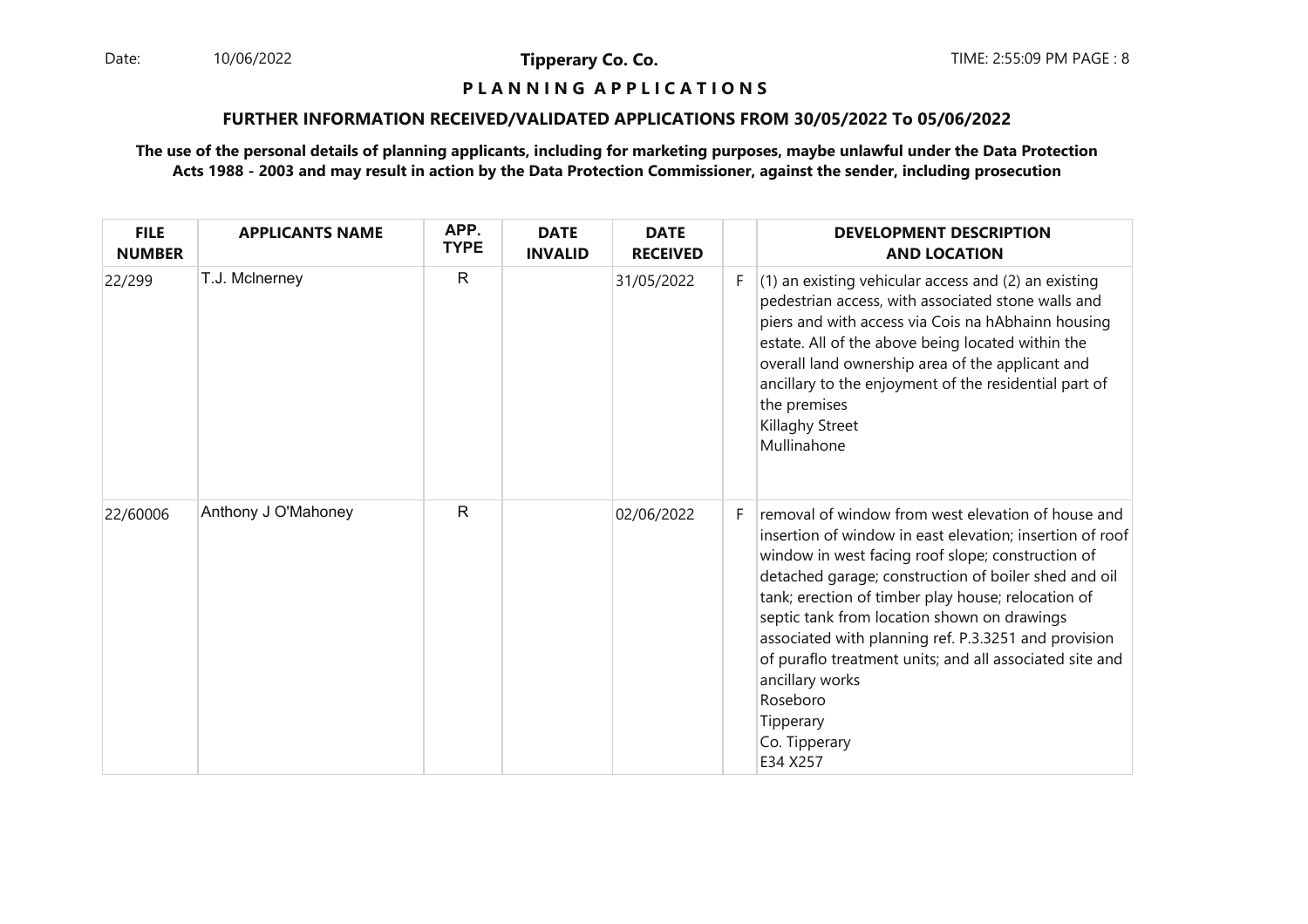Date: 10/06/2022 **Tipperary Co. Co. The Co. Co.** TIME: 2:55:09 PM PAGE : 9 10/06/2022

**Tipperary Co. Co.**

### **P L A N N I N G A P P L I C A T I O N S**

### **FURTHER INFORMATION RECEIVED/VALIDATED APPLICATIONS FROM 30/05/2022 To 05/06/2022**

| <b>FILE</b><br><b>NUMBER</b> | <b>APPLICANTS NAME</b>                                | APP.<br><b>TYPE</b> | <b>DATE</b><br><b>INVALID</b> | <b>DATE</b><br><b>RECEIVED</b> |    | <b>DEVELOPMENT DESCRIPTION</b><br><b>AND LOCATION</b>                                                                                                                                                                                                                                                                                                                                                                                                                                                                                                                                                                                                                                                                                                              |
|------------------------------|-------------------------------------------------------|---------------------|-------------------------------|--------------------------------|----|--------------------------------------------------------------------------------------------------------------------------------------------------------------------------------------------------------------------------------------------------------------------------------------------------------------------------------------------------------------------------------------------------------------------------------------------------------------------------------------------------------------------------------------------------------------------------------------------------------------------------------------------------------------------------------------------------------------------------------------------------------------------|
| 22/60077                     | Ciara Slattery                                        | P                   |                               | 01/06/2022                     | F. | to erect a dwellinghouse and garage, entrance,<br>install an effluent treatment system and percolation<br>area and carry out associated site works at above<br>address<br><b>Ballyea South</b><br>Ballina<br>Co. Tipperary                                                                                                                                                                                                                                                                                                                                                                                                                                                                                                                                         |
| 22/60133                     | The Board of Management Our<br>Lady's National School | P                   |                               | 31/05/2022                     | F. | permission for the following works: (a) proposed new<br>tarmac play area; (b) proposed new reinforced<br>concrete retaining wall structure to perimeter of<br>proposed new play area complete with 2.4m high<br>perimeter fencing & 4.8m high ball stop netting to<br>the top of the wall; (c) construction of new<br>ramped/stepped access route complete with<br>associated handrails; (d) replacement of existing<br>dilapidated chain link boundary fence with proposed<br>new capped, blockwork boundary wall and piers<br>(average height 1.6m above relative ground level); (e)<br>new ball stop netting to western end of existing<br>playing pitch; (f) and all associated site works<br><b>Ballingarry Upper</b><br>Thurles<br>Co. Tipperary<br>E41 W352 |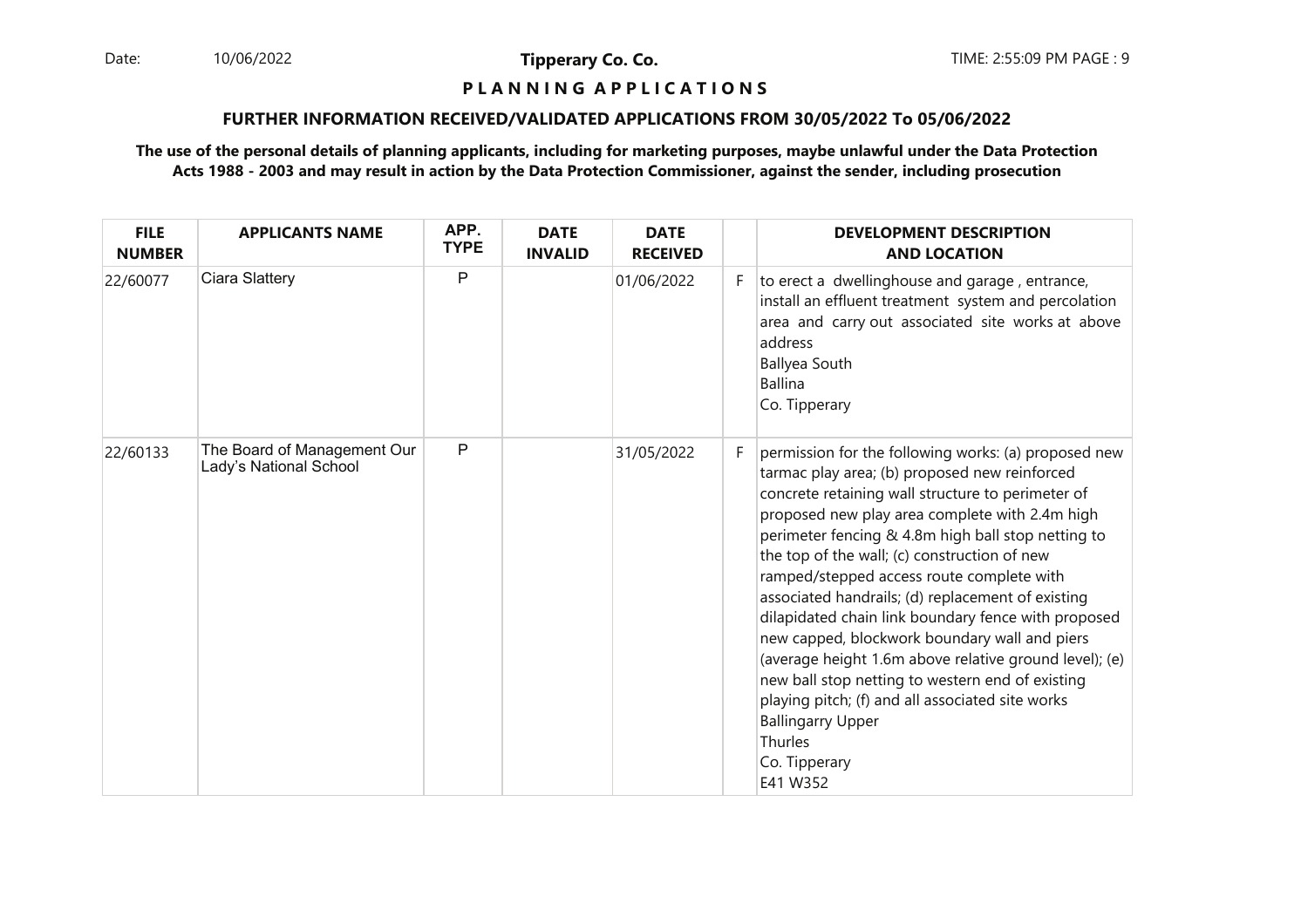### **P L A N N I N G A P P L I C A T I O N S**

#### **FURTHER INFORMATION RECEIVED/VALIDATED APPLICATIONS FROM 30/05/2022 To 05/06/2022**

**The use of the personal details of planning applicants, including for marketing purposes, maybe unlawful under the Data ProtectionActs 1988 - 2003 and may result in action by the Data Protection Commissioner, against the sender, including prosecution**

**21Total:**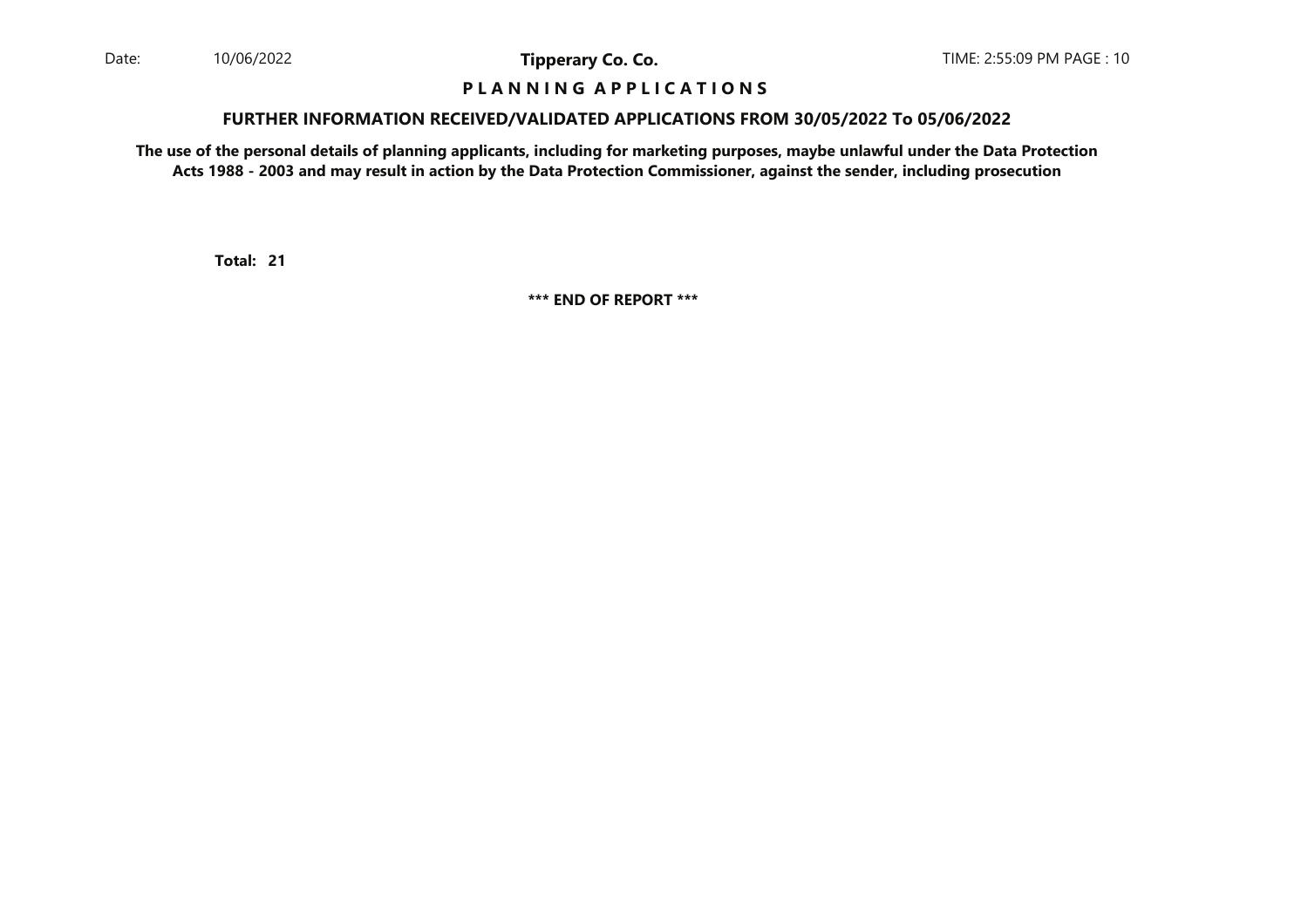### **P L A N N I N G A P P L I C A T I O N S**

### **INVALID APPLICATIONS FROM 30/05/2022 To 05/06/2022**

### **The use of the personal details of planning applicants, including for marketing purposes, maybe unlawful under the Data ProtectionActs 1988 - 2003 and may result in action by the Data Protection Commissioner, against the sender, including prosecution**

| <b>FILE</b><br><b>NUMBER</b> | <b>APPLICANTS NAME</b>               | APP.<br><b>TYPE</b> | <b>DATE</b><br><b>INVALID</b> | DEVELOPMENT DESCRIPTION AND LOCATION                                                                                                                                                                                                                                                              |
|------------------------------|--------------------------------------|---------------------|-------------------------------|---------------------------------------------------------------------------------------------------------------------------------------------------------------------------------------------------------------------------------------------------------------------------------------------------|
| 22/380                       | Newport Development Association Ltd. | P                   | 30/05/2022                    | a storage shed and associated site development works<br><b>Newport Community Centre</b><br>Clonbealy<br>Newport<br>Co Tipperary                                                                                                                                                                   |
| 22/60261                     | John Carey                           | P                   | 30/05/2022                    | a 2.15m high water booster kiosk located on a wide public<br>footpath which abouts the Loreto Secondary School boundary<br>wall. The roadside kiosk will be installed on a concrete plinth and<br>includes water pumps, motors and controls.<br>Coleville Road<br>Raheen<br>Clonmel, Co Tipperary |

**2Total:**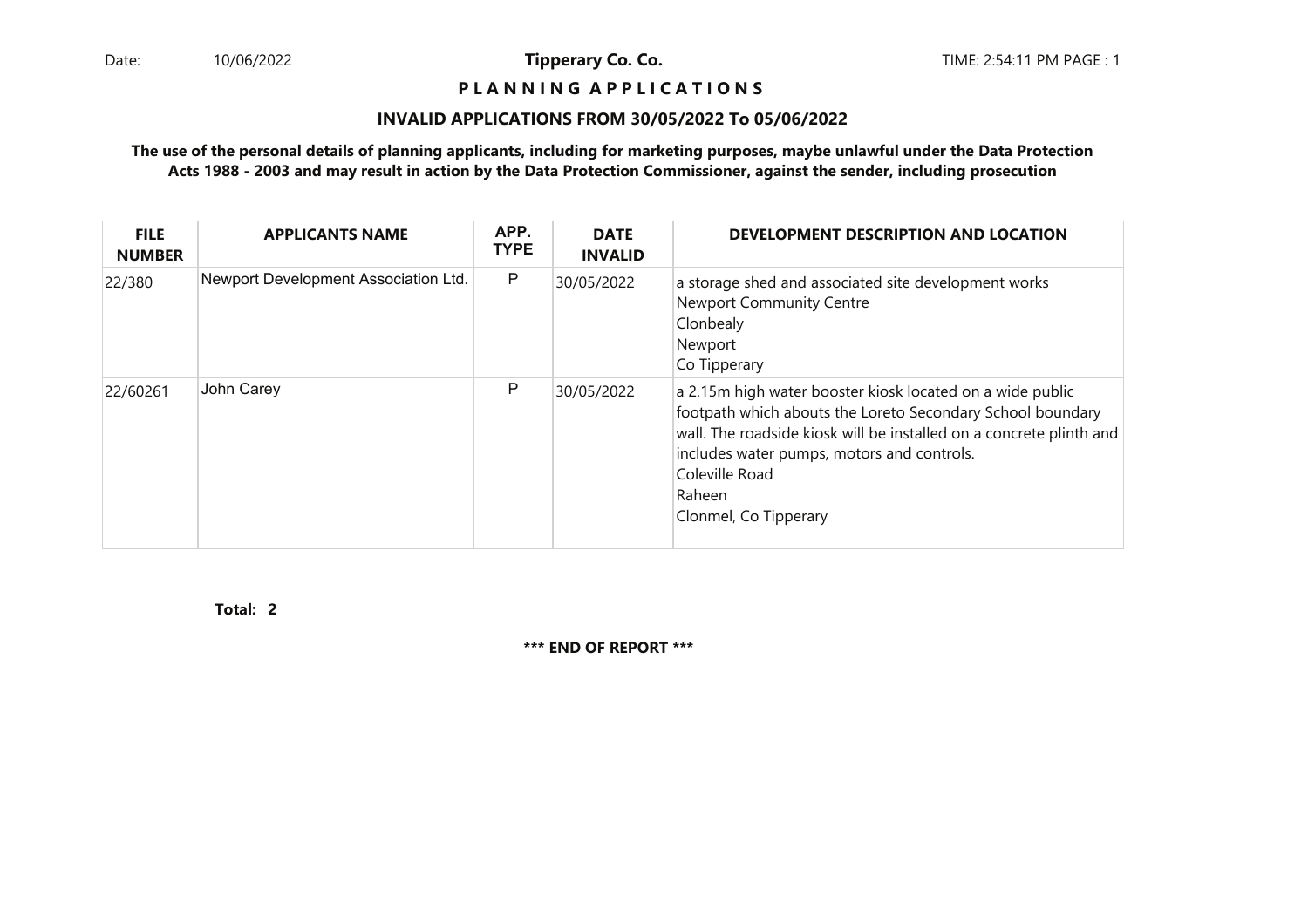### **P L A N N I N G A P P L I C A T I O N S**

## **EIAR - NIS REPORTS REQUESTED FROM 30/05/2022 To 05/06/2022**

| <b>FILE</b>   | <b>NAME</b><br>`A NIT<br>ADDI I <i>c</i> | A D D<br>AFI<br><b>TVDE</b> | ?eaues: | . .<br>Article | <b>LOCATION</b><br>DEVI<br>CRIPTION<br>DES.<br>AND<br>OPMENT |
|---------------|------------------------------------------|-----------------------------|---------|----------------|--------------------------------------------------------------|
| <b>NUMBER</b> |                                          |                             | Date    | Number         |                                                              |

**0Total:**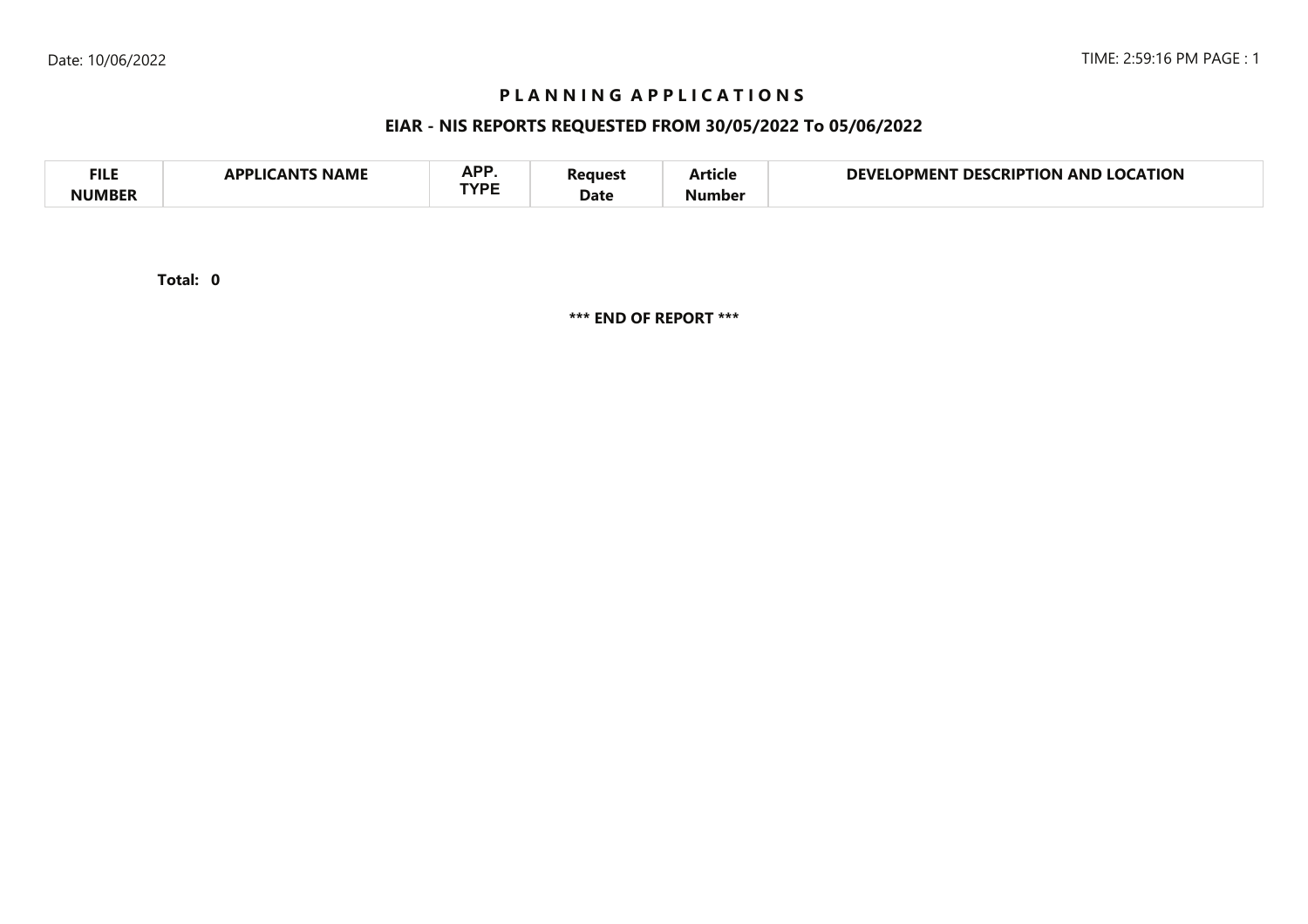## **P L A N N I N G A P P L I C A T I O N S**

## **EIAR - NIS REPORTS RECEIVED FROM 30/05/2022 To 05/06/2022**

| <b>APP</b><br><b>FILI</b><br><b>CATION</b><br>DEVI<br>AND<br>no<br>RIP.<br>ΓΙΩΝ<br>DES.<br>11701<br>Vumber<br>IPMEN I<br>NAML<br>TVDE<br>Date |  |
|-----------------------------------------------------------------------------------------------------------------------------------------------|--|
|-----------------------------------------------------------------------------------------------------------------------------------------------|--|

**0Total:**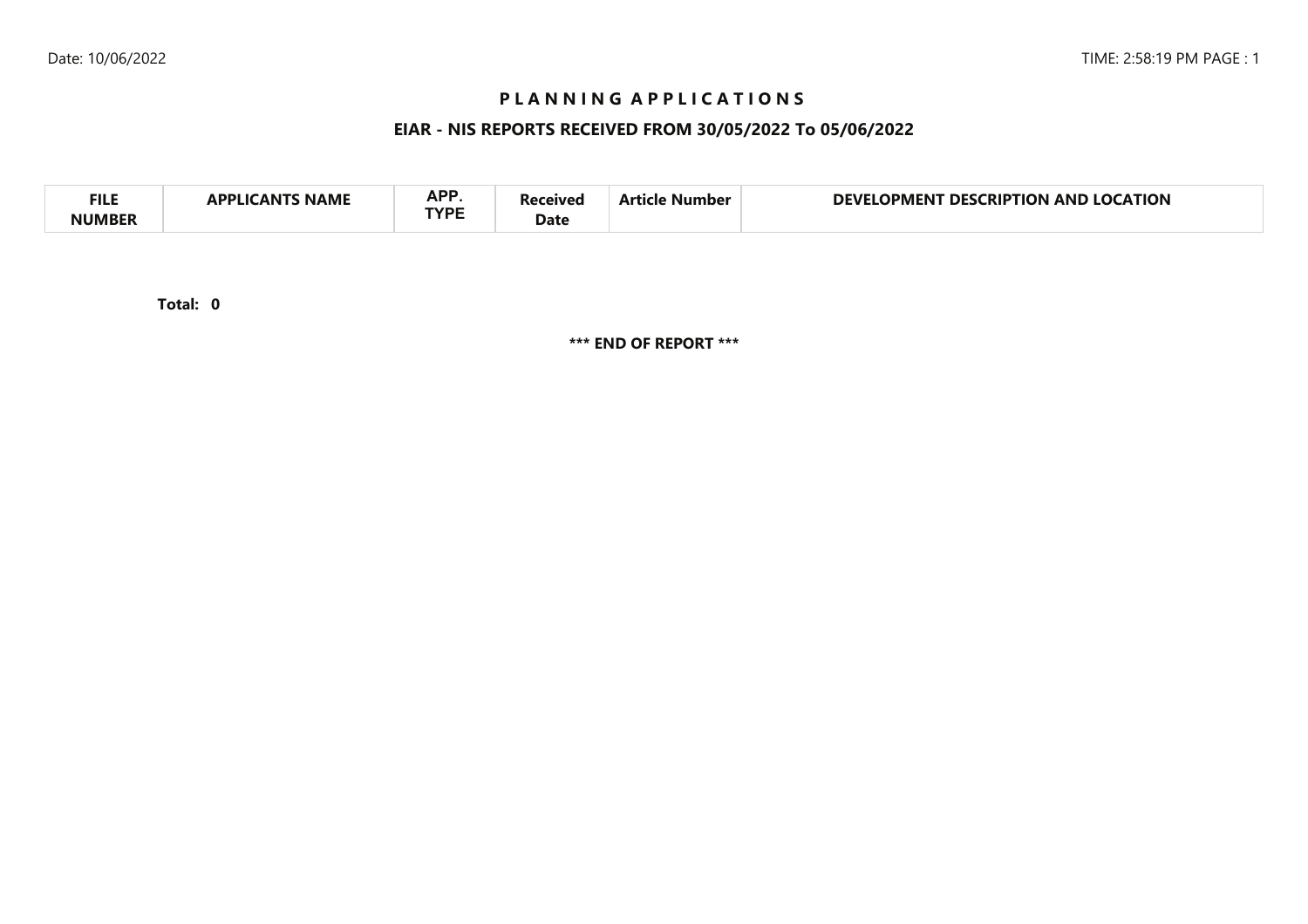# **A N B O R D P L E A N Á L A**

# **APPEALS NOTIFIED FROM 30/05/2022 To 05/06/2022**

| <b>FILE</b>  | <b>NAMI</b><br>חח<br>AN I | A DD        |             | <u>.</u>   | <b>RIPTION:</b><br>DFV<br>IPMFNI | 1 ) Д |
|--------------|---------------------------|-------------|-------------|------------|----------------------------------|-------|
| <b>NUMBE</b> | <b>ANF</b><br>∴DDRF ⊓     | rvoc<br>. . | <b>DATF</b> | <b>DEC</b> | <b>AN</b>                        |       |

**Total: 0**